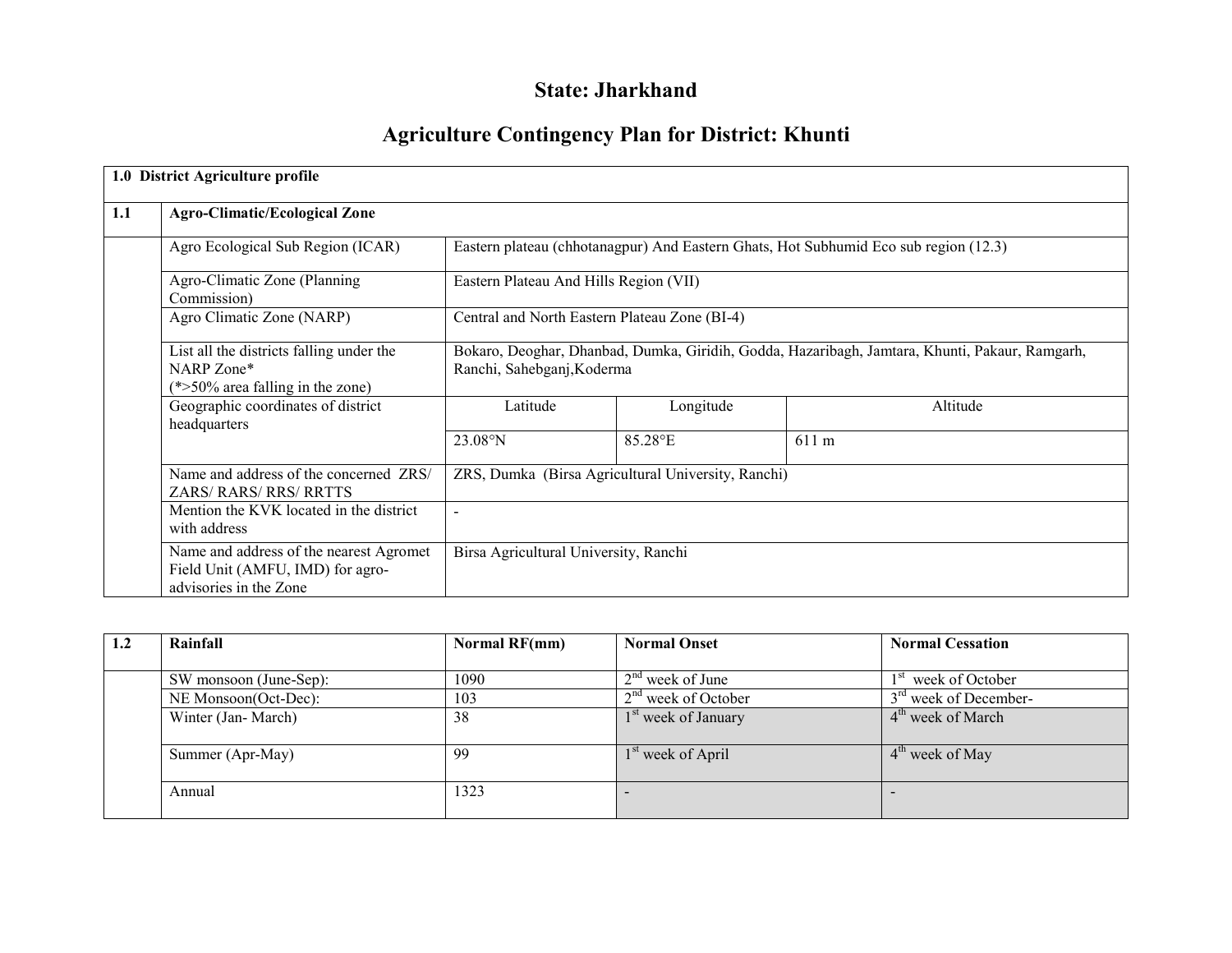| 1.3 | Land use                | Geographical             | Cultivable | Forest | Land under       | Permanent | Cultivable | Land   | Barren and   | Current | Other   |
|-----|-------------------------|--------------------------|------------|--------|------------------|-----------|------------|--------|--------------|---------|---------|
|     | pattern of the          | area                     | area       | area   | non-             | pastures  | wasteland  | under  | uncultivable | fallows | fallows |
|     | district(latest         |                          |            |        | agricultural use |           |            | Misc.  | land         |         |         |
|     | statistics)             |                          |            |        |                  |           |            | tree   |              |         |         |
|     |                         |                          |            |        |                  |           |            | crops  |              |         |         |
|     |                         |                          |            |        |                  |           |            | and    |              |         |         |
|     |                         |                          |            |        |                  |           |            | groves |              |         |         |
|     | Area $(900 \text{ ha})$ | $\overline{\phantom{0}}$ |            | -      |                  |           |            | -      |              |         |         |
|     |                         |                          |            |        |                  |           |            |        |              |         |         |

\* The data is not available asit is newly formed district in jharkhand

| Major Soils (common names like red  | Area $('000 ha)$ | Percent (%) of total |
|-------------------------------------|------------------|----------------------|
| sandy loam deep soils (etc.,)*      |                  |                      |
| 1. Red lateritic (UlticPaleustalfs) |                  |                      |
| 2. Loam soil (Haplustalfs)          |                  |                      |
| 3. Fine Loam (Rhodustlafs)          |                  |                      |
| 4. Fine mixed Loam (Paleustalfs)    |                  |                      |

| 1.5 | <b>Agricultural land use</b> | Area $('000 ha)$ | Cropping intensity $\%$ |
|-----|------------------------------|------------------|-------------------------|
|     | Net sown area                |                  |                         |
|     | Area sown more than once     |                  |                         |
|     | Gross cropped area           |                  |                         |

| 1.6 | Irrigation                   | Area ('000 ha)                                                 |       |  |  |  |  |  |  |
|-----|------------------------------|----------------------------------------------------------------|-------|--|--|--|--|--|--|
|     | Net irrigated area           | $\overline{\phantom{a}}$                                       |       |  |  |  |  |  |  |
|     | Gross irrigated area         | $\overline{\phantom{a}}$                                       |       |  |  |  |  |  |  |
|     | Rainfed area                 | $\overline{\phantom{a}}$                                       |       |  |  |  |  |  |  |
|     | <b>Sources of Irrigation</b> | Percentage of total irrigated area<br>Area ('000 ha)<br>Number |       |  |  |  |  |  |  |
|     | Canals                       |                                                                | 9.9   |  |  |  |  |  |  |
|     | Tanks                        |                                                                | 2.3   |  |  |  |  |  |  |
|     | Open wells                   |                                                                | 16.02 |  |  |  |  |  |  |
|     | Bore wells                   |                                                                |       |  |  |  |  |  |  |
|     | Lift irrigation schemes      |                                                                |       |  |  |  |  |  |  |
|     | Micro-irrigation             |                                                                |       |  |  |  |  |  |  |
|     | Other sources (Check Dam)    |                                                                | 3.7   |  |  |  |  |  |  |
|     | Total Irrigated Area         |                                                                |       |  |  |  |  |  |  |
|     | Pump sets                    |                                                                |       |  |  |  |  |  |  |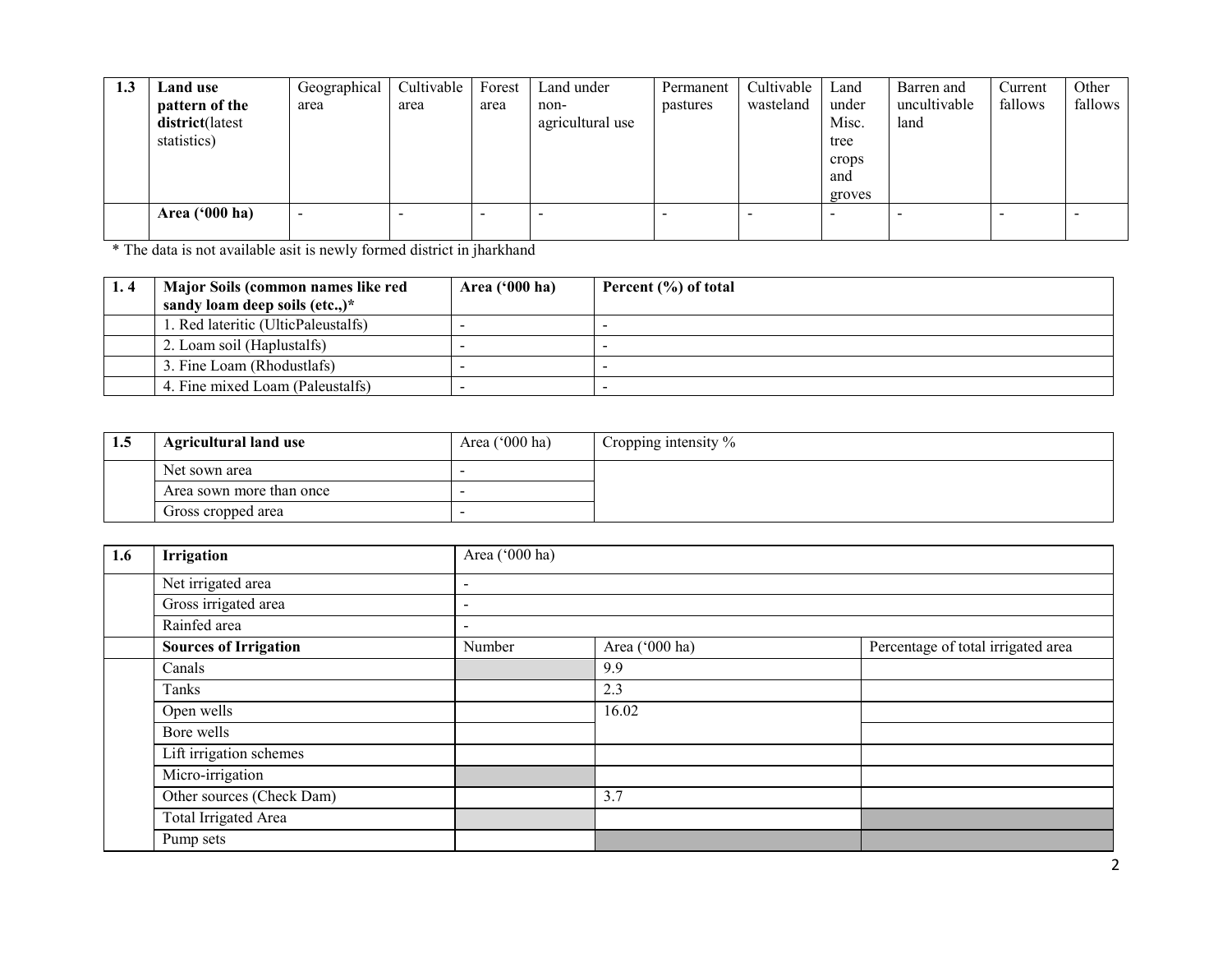| No. of Tractors                                                                                              |                           |             |                                                                                                   |
|--------------------------------------------------------------------------------------------------------------|---------------------------|-------------|---------------------------------------------------------------------------------------------------|
| Groundwater availability and use* (Data<br>source: State/Central Ground water<br><b>Department /Board)</b>   | No. of blocks/<br>Tehsils | $(\%)$ area | Quality of water (specify the problem<br>such as high levels of arsenic,<br>fluoride, saline etc) |
| Over exploited                                                                                               |                           |             |                                                                                                   |
| Critical                                                                                                     |                           |             |                                                                                                   |
| Semi-critical                                                                                                |                           |             |                                                                                                   |
| Safe                                                                                                         |                           |             |                                                                                                   |
| Wastewater availability and use                                                                              |                           |             |                                                                                                   |
| Ground water quality                                                                                         |                           |             |                                                                                                   |
| *over-exploited: groundwater utilization > 100%; critical: 90-100%; semi-critical: 70-90%; safe: $\leq 70\%$ |                           |             |                                                                                                   |

### 1.7 Area under major field crops & horticulture

| 1.7 | <b>Major field crops</b> |           |               |              | Area ('000 ha) |         |              |               |                |
|-----|--------------------------|-----------|---------------|--------------|----------------|---------|--------------|---------------|----------------|
|     | cultivated               |           | <b>Kharif</b> |              |                | Rabi    |              |               |                |
|     |                          | Irrigated | Rainfed       | <b>Total</b> | Irrigated      | Rainfed | <b>Total</b> | <b>Summer</b> | Grand<br>total |
|     | Rice                     |           |               | 159.2        |                |         |              |               | 159.2          |
|     | Maize                    |           |               | 9.04         |                |         | 0.65         |               | 9.69           |
|     | Pigeonpea                |           |               | 8.02         |                |         |              |               | 8.02           |
|     | Blackgram                |           |               | 6.82         |                |         |              |               | 6.82           |
|     | Greengram                |           |               | 0.95         |                |         |              |               | 0.95           |
|     | Groundnut                |           |               |              |                |         |              |               | 159.2          |
|     | Wheat                    |           |               |              |                |         | 2.790        |               | 2.79           |
|     | Chick pea                |           |               |              |                |         | 1.028        |               | 1.02           |
|     | Pea                      |           |               |              |                |         | 2.000        |               | 2.0            |
|     | Lentil                   |           |               |              |                |         | 0.445        |               | 0.44           |
|     | Mustard                  |           |               |              |                |         |              |               |                |

| <b>Horticulture crops - Fruits</b> | Area (acre) |                  |         |  |  |
|------------------------------------|-------------|------------------|---------|--|--|
|                                    | Total       | <b>Irrigated</b> | Rainfed |  |  |
| Mango                              | 2351.4      |                  |         |  |  |
| Jack fruit                         | 177.8       |                  |         |  |  |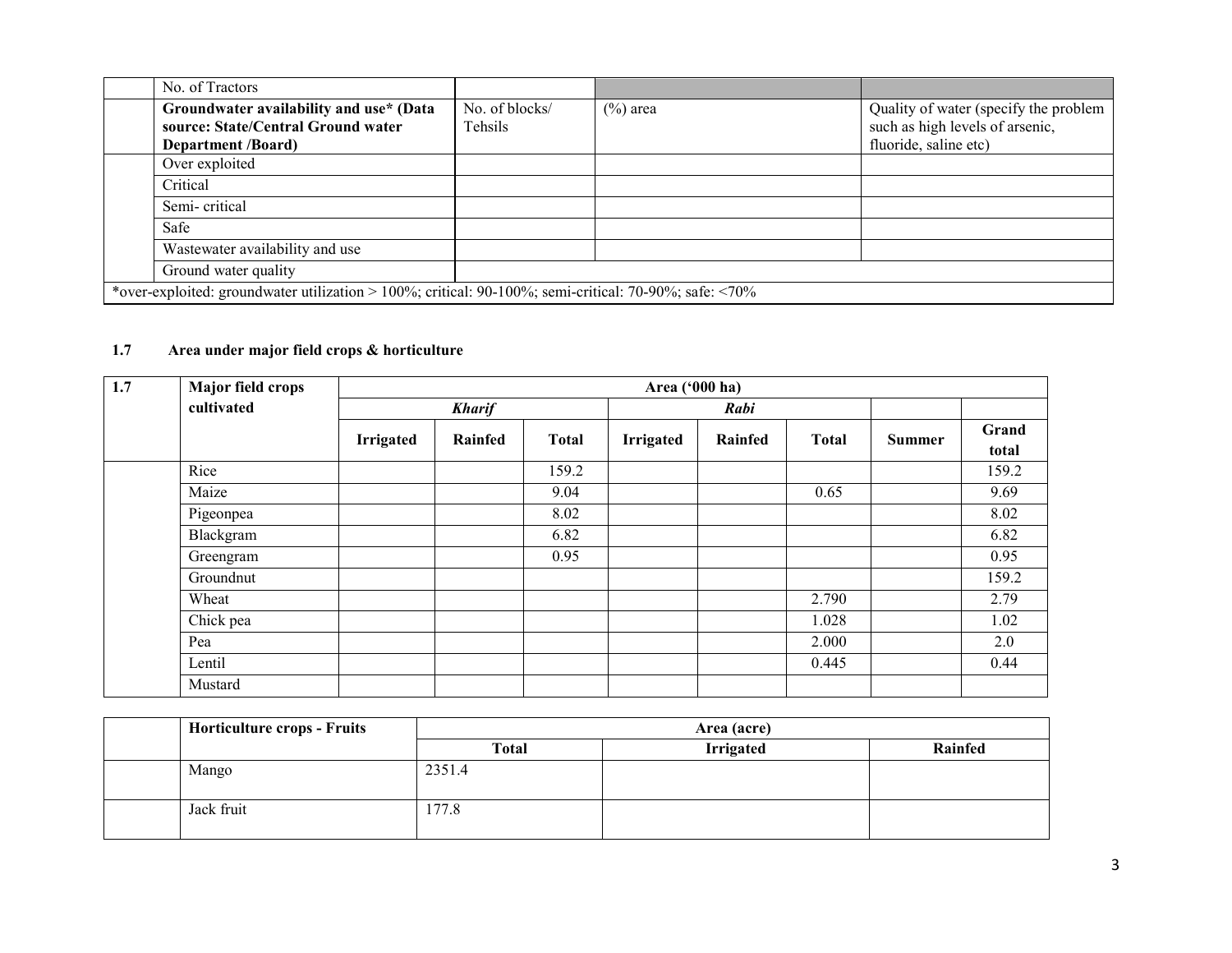| Guava                               | 129.8                    |                  |         |
|-------------------------------------|--------------------------|------------------|---------|
| Banana                              | $\overline{0.3}$         |                  |         |
| Litchi                              | 36.1                     |                  |         |
| others                              | 204,4                    |                  |         |
| Horticulture crops - Vegetables     | <b>Total</b>             | <b>Irrigated</b> | Rainfed |
| Potato                              | 5892                     |                  |         |
| Onion                               | 2137                     |                  |         |
| Peas                                | 2017.56                  |                  |         |
| Ginger                              | 2733                     |                  |         |
| Tomato                              | 1893.86                  |                  |         |
| Cauliflower                         | 2762                     |                  |         |
| cabbage                             | 1952                     |                  |         |
| okra                                | 3603                     |                  |         |
| other                               | 9500                     |                  |         |
| <b>Spices</b>                       | <b>Total</b>             | <b>Irrigated</b> | Rainfed |
| coriander                           | 43.2                     |                  |         |
| ginger                              | 83.8                     |                  |         |
| garlic                              | 317.8                    |                  |         |
| chilli                              | 101.6                    |                  |         |
| <b>Medicinal and Aromatic crops</b> | $\overline{\phantom{a}}$ |                  |         |
| <b>Plantation crops</b>             | $\overline{\phantom{a}}$ |                  |         |
| Eg., industrial pulpwood crops etc. | $\overline{\phantom{a}}$ |                  |         |
| <b>Fodder crops</b>                 |                          |                  |         |
| Total fodder crop area              |                          |                  |         |
| <b>Grazing land</b>                 |                          |                  |         |
| Sericulture etc                     |                          |                  |         |
| Others (specify)                    |                          |                  |         |

| 1.8 | Livestock                                             | (000)<br><b>Male</b> | (900)<br>Female | Total ('000)               |
|-----|-------------------------------------------------------|----------------------|-----------------|----------------------------|
|     | .<br>n descriptive Cattle (local low yielding)<br>Non |                      |                 | $\epsilon$ $\sim$<br>0/1.1 |
|     | Improved cattle                                       |                      |                 |                            |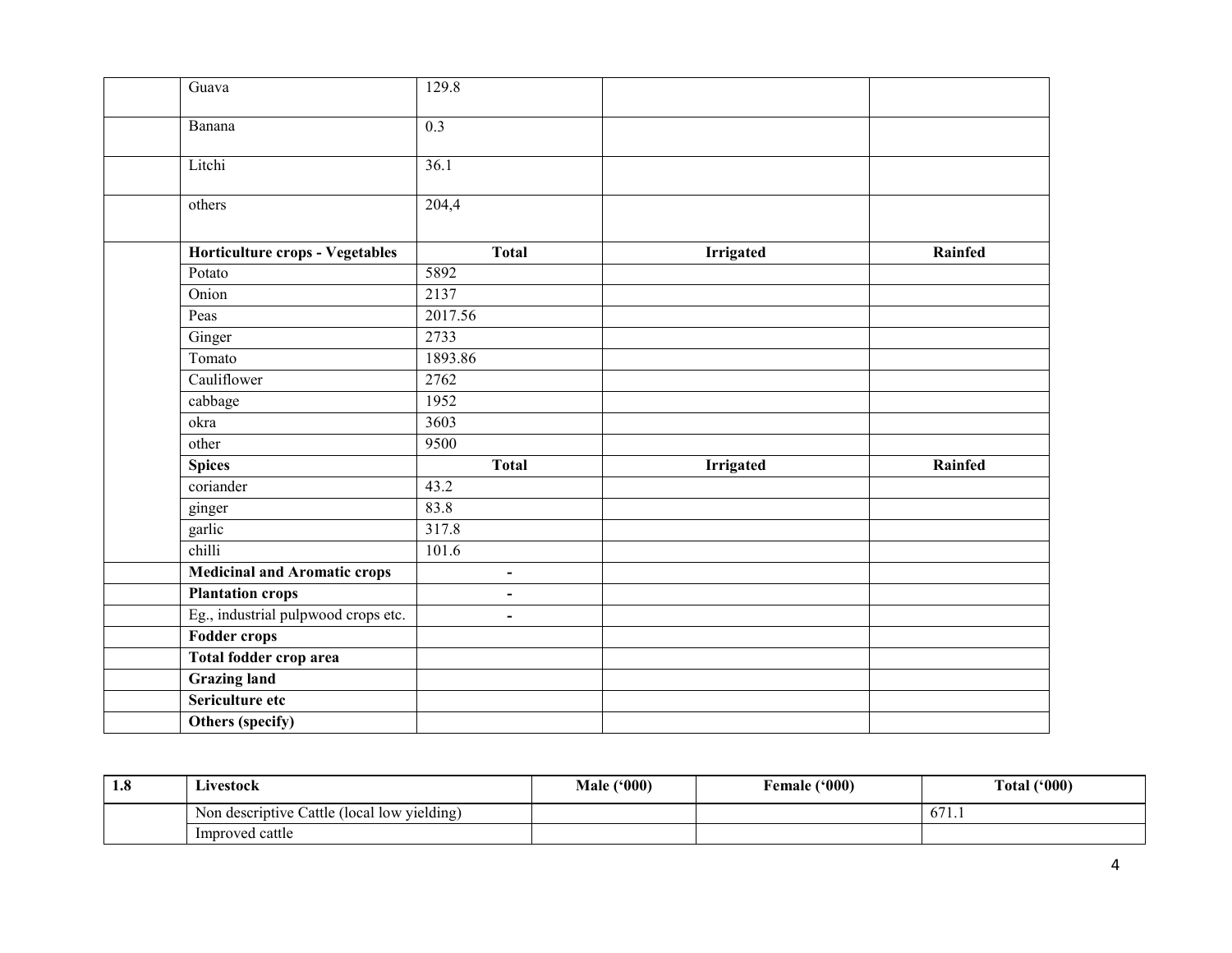|      | Crossbred cattle                                             |                        |              |                    |                                          |                                                        |                                |                        |
|------|--------------------------------------------------------------|------------------------|--------------|--------------------|------------------------------------------|--------------------------------------------------------|--------------------------------|------------------------|
|      | Non descriptive Buffaloes (local low yielding)               |                        |              |                    |                                          |                                                        |                                |                        |
|      | <b>Descript Buffaloes</b>                                    |                        |              |                    |                                          | 155.0                                                  |                                |                        |
|      | Goat                                                         |                        |              |                    |                                          | 642.7                                                  |                                |                        |
|      | Sheep                                                        |                        |              |                    |                                          | 81.4                                                   |                                |                        |
|      | Others (Camel, Pig, Yak etc.)                                |                        |              |                    |                                          | 127.03                                                 |                                |                        |
|      | Duckery                                                      |                        |              |                    |                                          |                                                        |                                |                        |
|      | Commercial dairy farms (Number)                              |                        |              |                    |                                          |                                                        |                                |                        |
| 1.9  | Poultry                                                      |                        | No. of farms |                    |                                          | Total No. of birds ('000)                              |                                |                        |
|      | Commercial                                                   |                        |              |                    |                                          |                                                        |                                |                        |
|      | Backyard                                                     |                        |              | 2105               |                                          |                                                        |                                |                        |
| 1.10 | Fisheries (Data source: Chief Planning Officer)              |                        |              |                    |                                          |                                                        |                                |                        |
|      | A. Capture                                                   |                        |              |                    |                                          |                                                        |                                |                        |
|      | i) Marine (Data Source:<br><b>Fisheries Department)</b>      | No. of fishermen       |              |                    | <b>Boats</b>                             |                                                        | <b>Nets</b><br>facilities (Ice |                        |
|      |                                                              |                        | Mechanized   | Non-<br>mechanized | Mechanized<br>(Trawl nets,<br>Gill nets) | Non-mechanized<br>(Shore Seines, Stake &<br>trap nets) |                                | plants etc.)           |
|      |                                                              |                        |              |                    |                                          |                                                        |                                |                        |
|      | ii) Inland (Data Source:<br>Fisheries Department)            | No. Farmer owned ponds |              |                    | <b>No. of Reservoirs</b>                 | No. of village tanks                                   |                                |                        |
|      |                                                              |                        |              |                    |                                          |                                                        |                                |                        |
|      | <b>B.</b> Culture                                            |                        |              |                    |                                          |                                                        |                                |                        |
|      |                                                              |                        |              |                    | Water Spread Area (ha)                   | Yield (t/ha)                                           |                                | Production ('000 tons) |
|      | i) Brackish water (Data Source: MPEDA/ Fisheries Department) |                        |              |                    |                                          |                                                        |                                |                        |
|      | ii) Fresh water (Data Source: Fisheries Department)          |                        |              |                    |                                          |                                                        |                                |                        |
|      | <b>Others</b>                                                |                        |              |                    |                                          |                                                        |                                |                        |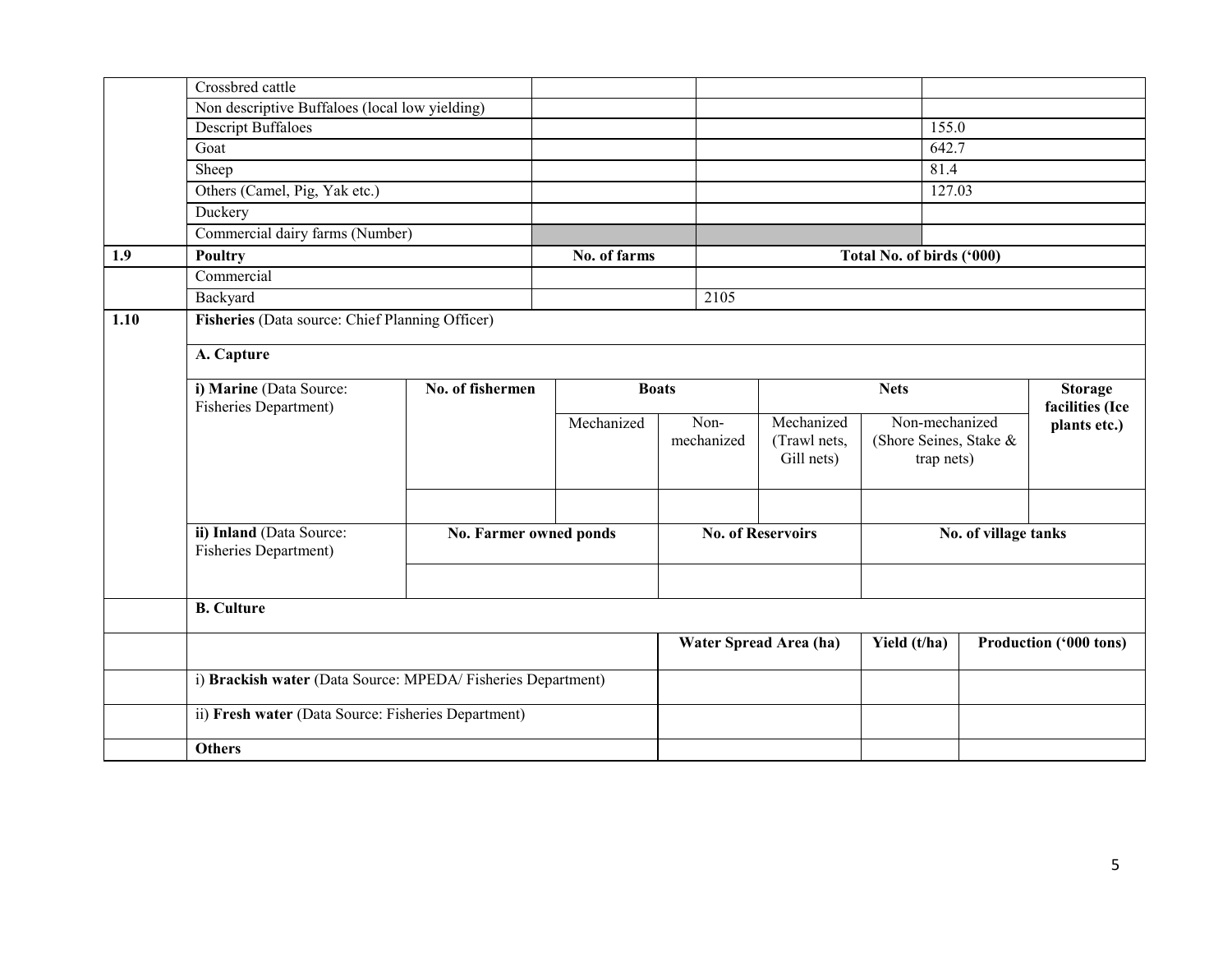# 1.11 Production and Productivity of major crops

| 1.11 | Name of crop |                       | Kharif                                                                    |                       | Rabi                    |                       | Summer                  |                       | <b>Total</b>            | Crop                                   |
|------|--------------|-----------------------|---------------------------------------------------------------------------|-----------------------|-------------------------|-----------------------|-------------------------|-----------------------|-------------------------|----------------------------------------|
|      |              | Production<br>(000 t) | Productivity<br>(kg/ha)                                                   | Production<br>(000 t) | Productivity<br>(kg/ha) | Production<br>(000 t) | Productivity<br>(kg/ha) | Production<br>(000 t) | Productivity<br>(kg/ha) | residue as<br>fodder<br>(000)<br>tons) |
|      |              |                       | Major Field crops (Crops to be identified based on total acreage)         |                       |                         |                       |                         |                       |                         |                                        |
|      | Rice         | 150.2                 |                                                                           |                       |                         |                       |                         | 150.27                |                         |                                        |
|      | Maize        | $\overline{3.6}$      |                                                                           | 0.436                 |                         |                       |                         | 4.04                  |                         |                                        |
|      | Pigeonpea    | $\overline{1.8}$      |                                                                           |                       |                         |                       |                         | 1.87                  |                         |                                        |
|      | Blackgram    | 2.9                   |                                                                           |                       |                         |                       |                         | 2.96                  |                         |                                        |
|      | Greengram    | 0.5                   |                                                                           |                       |                         |                       |                         | 0.59                  |                         |                                        |
|      | Groundnut    | $\overline{0.5}$      |                                                                           |                       |                         |                       |                         | 0.55                  |                         |                                        |
|      | Wheat        |                       |                                                                           | 20.9                  |                         |                       |                         | 20.9                  |                         |                                        |
|      | Chick pea    |                       |                                                                           | 23.2                  |                         |                       |                         | 23.25                 |                         |                                        |
|      | Pea          |                       |                                                                           | 6.07                  |                         |                       |                         | 6.07                  |                         |                                        |
|      | Lentil       |                       |                                                                           | $\overline{3.26}$     |                         |                       |                         | 3.26                  |                         |                                        |
|      | Mustard      |                       |                                                                           | 1.28                  |                         |                       |                         | 1.28                  |                         |                                        |
|      |              |                       | Major Horticultural crops (Crops to be identified based on total acreage) |                       |                         |                       |                         |                       |                         |                                        |
|      | Cauliflower  | 44192                 | 16.0                                                                      |                       |                         |                       |                         |                       |                         |                                        |
|      | Potato       | 52894                 | 8.9                                                                       |                       |                         |                       |                         |                       |                         |                                        |
|      | Cabbage      | 31232                 | 16.0                                                                      |                       |                         |                       |                         |                       |                         |                                        |
|      | Tomato       | 36340                 | 20.0                                                                      |                       |                         |                       |                         |                       |                         |                                        |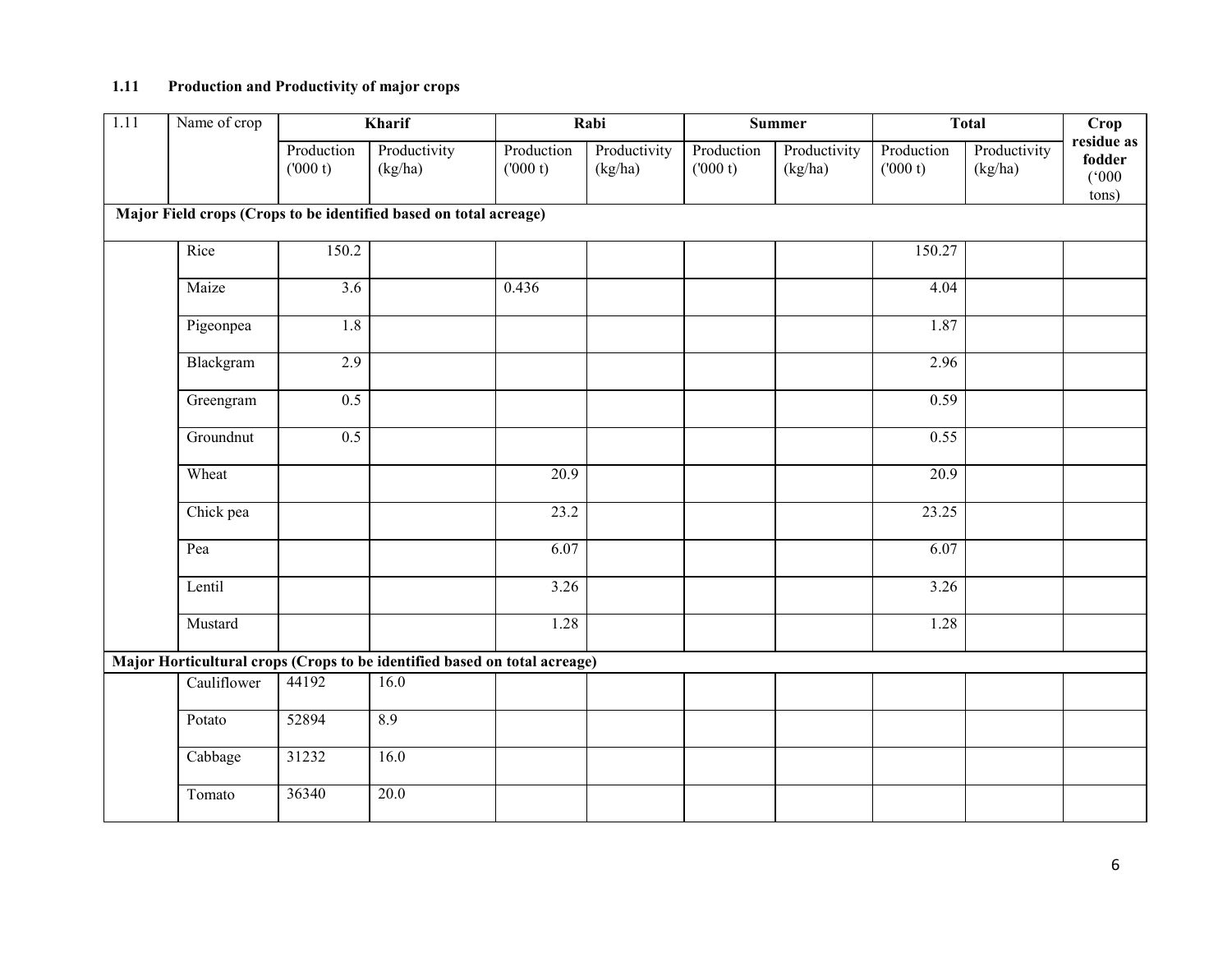|        | Brinjal         | 54660 | 20.0 |  |  |  |  |
|--------|-----------------|-------|------|--|--|--|--|
|        | Chilli          | 23196 | 12.0 |  |  |  |  |
|        | L. Finger       | 50442 | 14.0 |  |  |  |  |
|        | Bitter gourd    | 1122  | 6.0  |  |  |  |  |
|        | Ridge gourd     | 606   | 6.0  |  |  |  |  |
|        | Sponge<br>gourd | 8172  | 12.0 |  |  |  |  |
| Others |                 | 27096 | 12.0 |  |  |  |  |

| 1.12 | Sowing window for 5 major<br>field crops<br>(start and end of normal)<br>sowing period) | Rice                                       | <b>Blackgram</b>                          | Pigeonpea                                 | <b>Maize</b>                              | Groundnut                                  |
|------|-----------------------------------------------------------------------------------------|--------------------------------------------|-------------------------------------------|-------------------------------------------|-------------------------------------------|--------------------------------------------|
|      | Kharif-Rainfed                                                                          | $4th$ week of June -<br>$4th$ week of July | $1st$ week of June-<br>$4th$ week of July | $1st$ week of June-<br>$4th$ week of July | $2nd$ week of June-<br>$2nd$ week of July | $2nd$ week of June –<br>$2nd$ week of July |
|      | Kharif-Irrigated                                                                        | $4th$ week of June -<br>$4th$ week of July |                                           |                                           |                                           |                                            |
|      | Rabi-Rainfed                                                                            |                                            |                                           |                                           |                                           |                                            |
|      | Rabi-Irrigated                                                                          |                                            |                                           |                                           |                                           |                                            |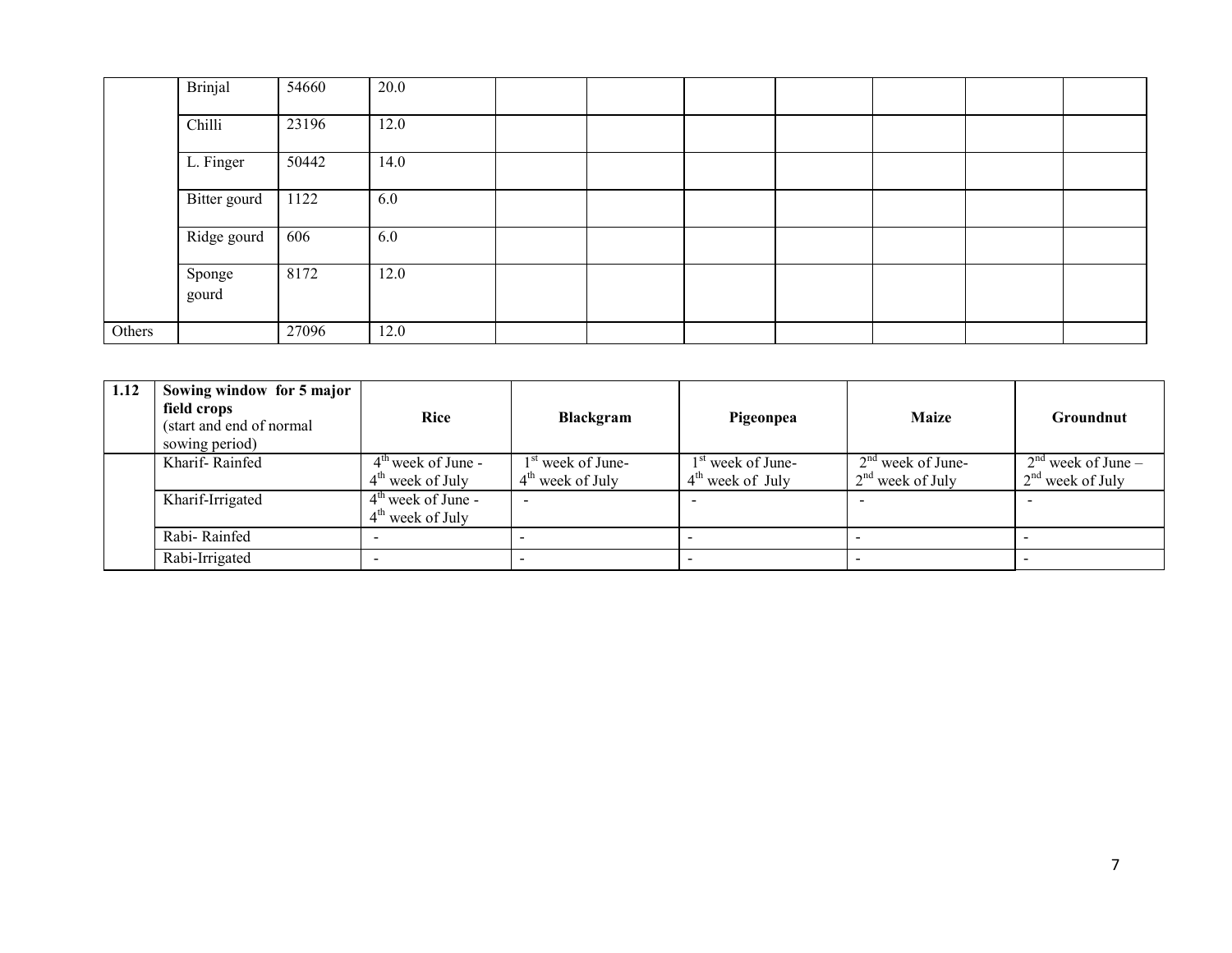| 1.13 | What is the major contingency the district is prone to? (Tick mark) | Regular | Occasional   | <b>None</b>  |
|------|---------------------------------------------------------------------|---------|--------------|--------------|
|      | Drought                                                             |         |              |              |
|      | Flood                                                               |         |              | $\checkmark$ |
|      | Cyclone                                                             |         |              | v            |
|      | Hail storm                                                          |         |              | $\checkmark$ |
|      | Heat wave                                                           |         | v            |              |
|      | Cold wave                                                           |         | $\checkmark$ |              |
|      | Frost                                                               |         | $\checkmark$ |              |
|      | Sea water intrusion                                                 |         |              | $\checkmark$ |
|      | Pests and disease outbreak (specify)                                |         | $\checkmark$ |              |
|      | Others (specify)                                                    |         |              |              |

| 1.14 | Include Digital maps of<br>the district for | Location map of district within State as Annexure I | Enclosed: Yes |
|------|---------------------------------------------|-----------------------------------------------------|---------------|
|      |                                             | Mean annual rainfall as Annexure 2                  | Enclosed: Yes |
|      |                                             | Soil map as Annexure 3                              | Enclosed: Yes |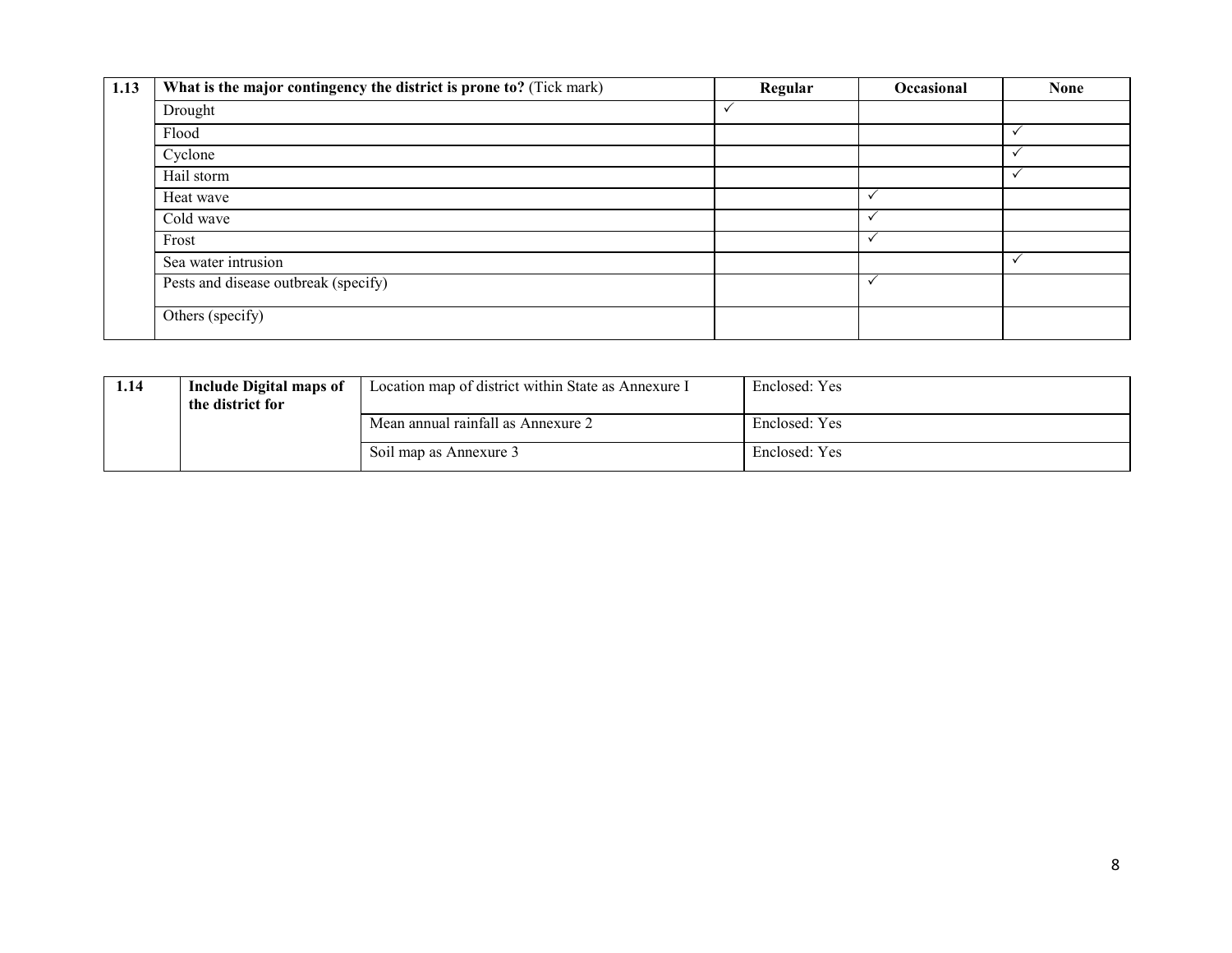#### Annexure I





The district of Khunti was carved out of Ranchi district on 12 September 2007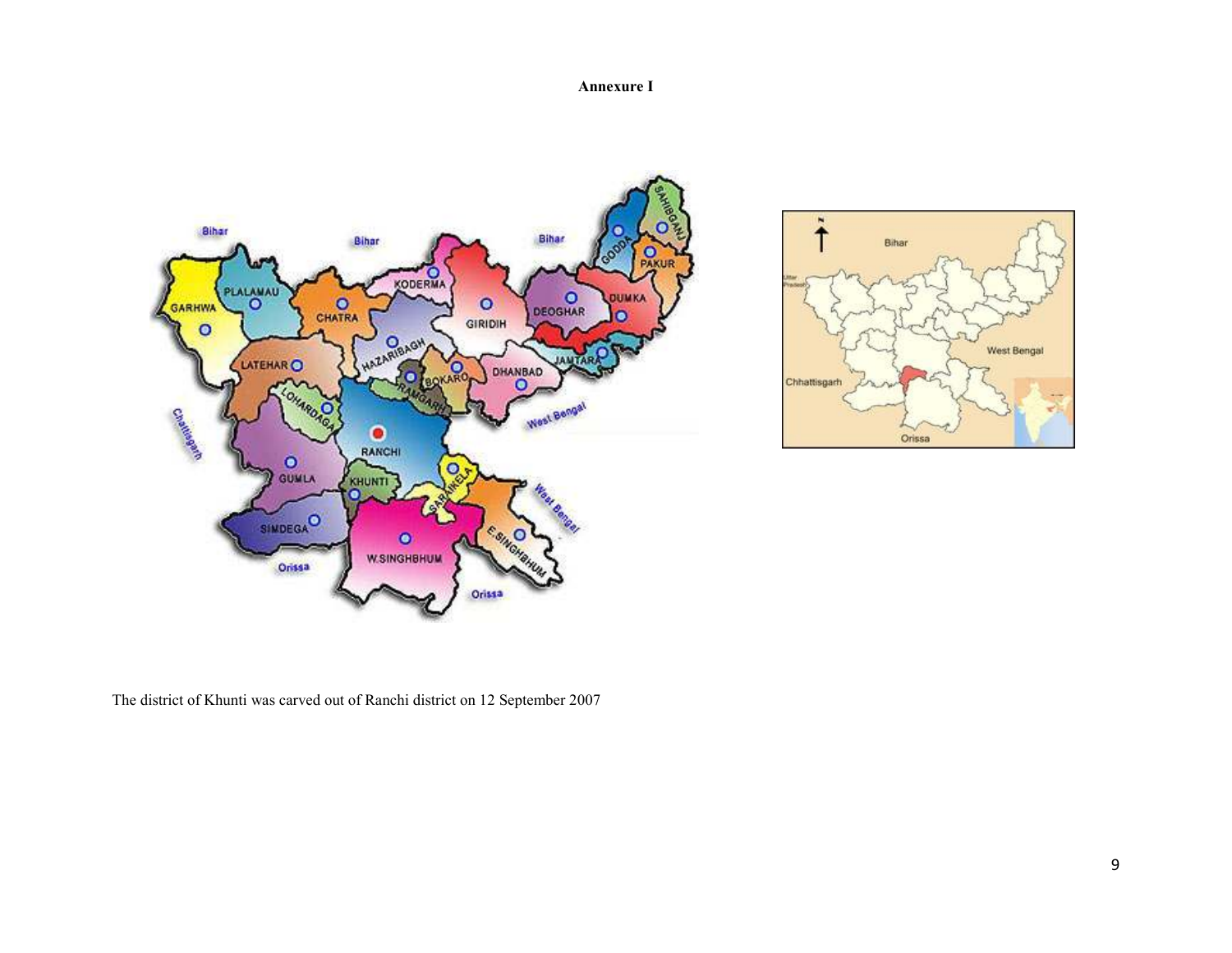

#### ANNEXTURE-II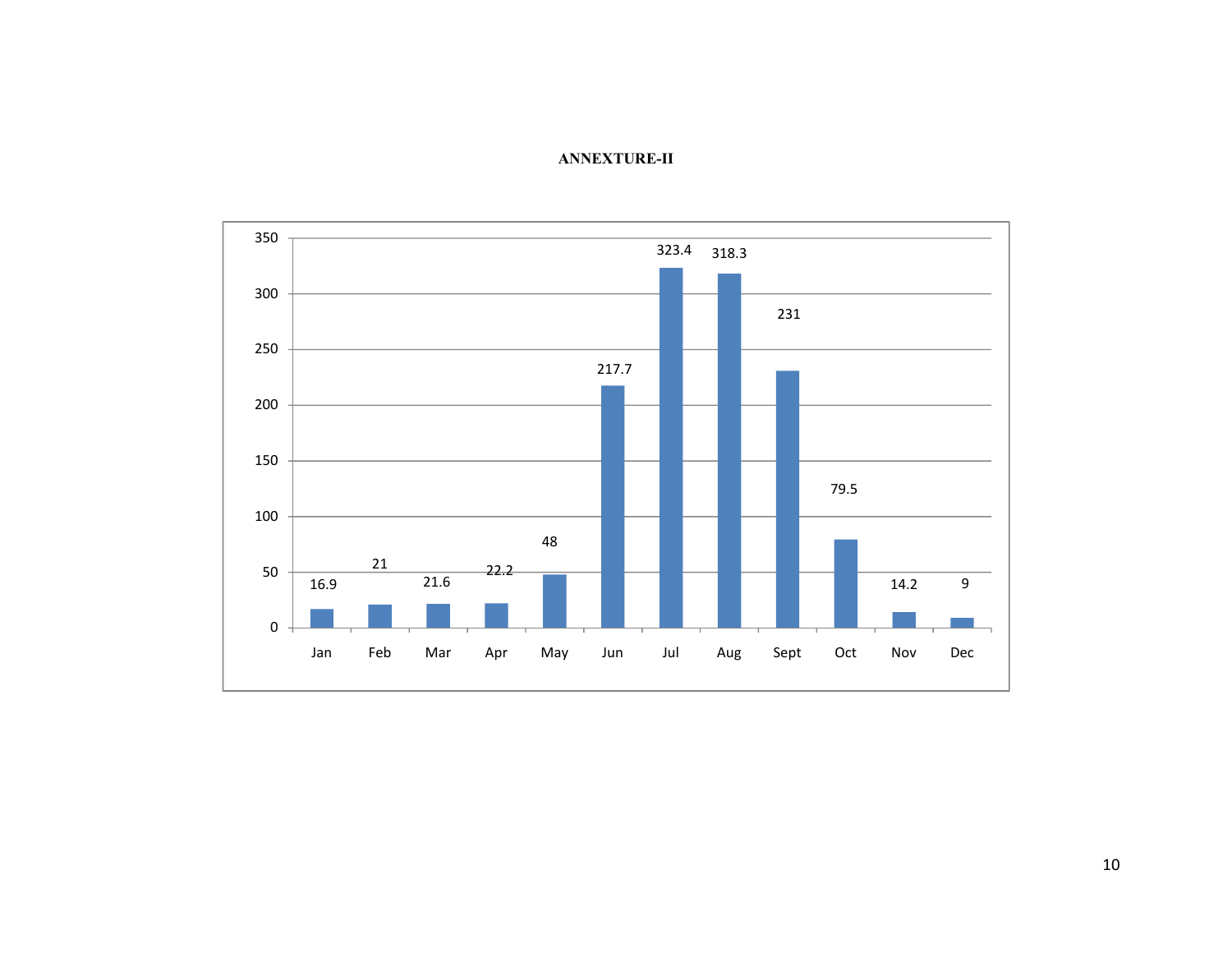#### ANNEXTURE-III



#### SOURCE: NBSSLUP, Kolkata

Note: Khunti district is a newly formed district, earlier it was carved out from Ranchi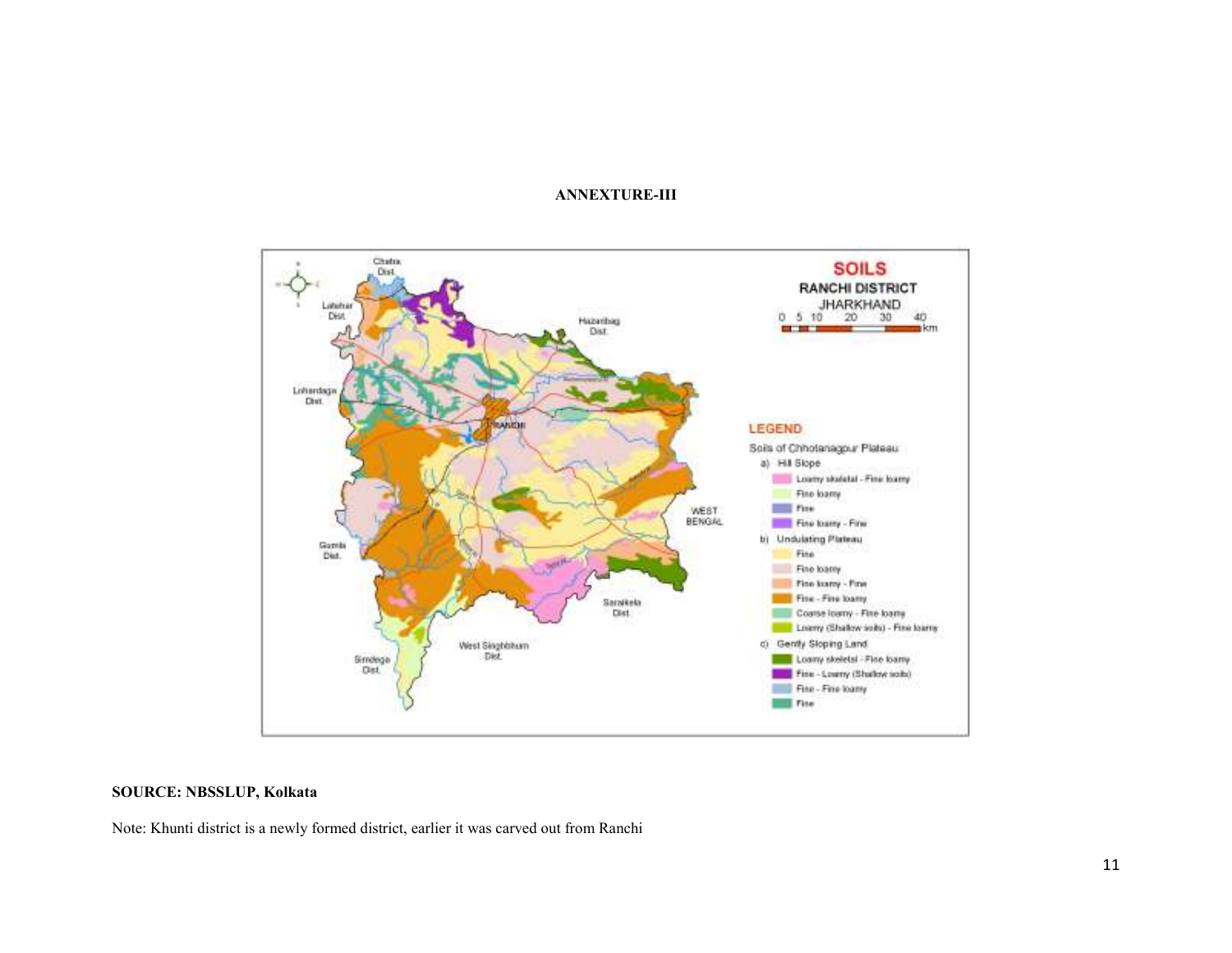# 2.0 Strategies for weather related contingencies

# 2.1 Drought

### 2.1.1 Rainfed situation

| <b>Condition</b>                                  |                                     |                                                                                                                                                                                 |                                                                                                                                  | <b>Suggested Contingency measures</b>                             |                                     |
|---------------------------------------------------|-------------------------------------|---------------------------------------------------------------------------------------------------------------------------------------------------------------------------------|----------------------------------------------------------------------------------------------------------------------------------|-------------------------------------------------------------------|-------------------------------------|
| <b>Early season</b><br>drought (delayed<br>onset) | <b>Major Farming</b><br>situation   | <b>Normal Crop / Cropping</b><br>system                                                                                                                                         | Change in crop / cropping<br>system including variety                                                                            | <b>Agronomic measures</b>                                         | <b>Remarks</b> on<br>Implementation |
| Delay by 2 weeks<br>June 4 <sup>th</sup> week     | Upland red sandy<br>lateritic soils | Pigeonpea, blackgram, soybean,<br>Groundnut, Upland rice,<br>Maize, Finger millet<br>Pigeonpea+ groundnut<br>$Pigeonpea + maize$<br>Vegetables-Brinjal, ,tomato,<br>spongegourd | No change                                                                                                                        | Prefer intercropping in<br>standing crop like<br>maize, pigeonpea | $\blacksquare$                      |
|                                                   | Midland sandy loam<br>soils         | Rice sowingin dry method<br>Var-Naveen, IR-64, Lalat,<br>Sahbhagi, BirsaDhan 201,<br>BirsaVikashDhan 203                                                                        | Nursery raising with medium<br>duration varieties<br>Nursery raising of Hybrid rice<br>varieties Var-ArizeTez, PAC<br>801, 27P31 |                                                                   |                                     |
|                                                   | Lowland sandy clay<br>loam soils    | Seedling of rice with dry<br>method Var-MTU-7029,<br>BPT 5204, Birsamati                                                                                                        | No change                                                                                                                        | Seeding with sprouted<br>seed                                     |                                     |

| $\complement$ ondition                            |                                   |                                  | <b>Suggested Contingency measures</b>                 |                    |                              |  |
|---------------------------------------------------|-----------------------------------|----------------------------------|-------------------------------------------------------|--------------------|------------------------------|--|
| <b>Early season</b><br>drought (delayed<br>onset) | <b>Major Farming</b><br>situation | Normal Crop / Cropping<br>svstem | Change in crop / cropping<br>system including variety | Agronomic measures | Remarks on<br>Implementation |  |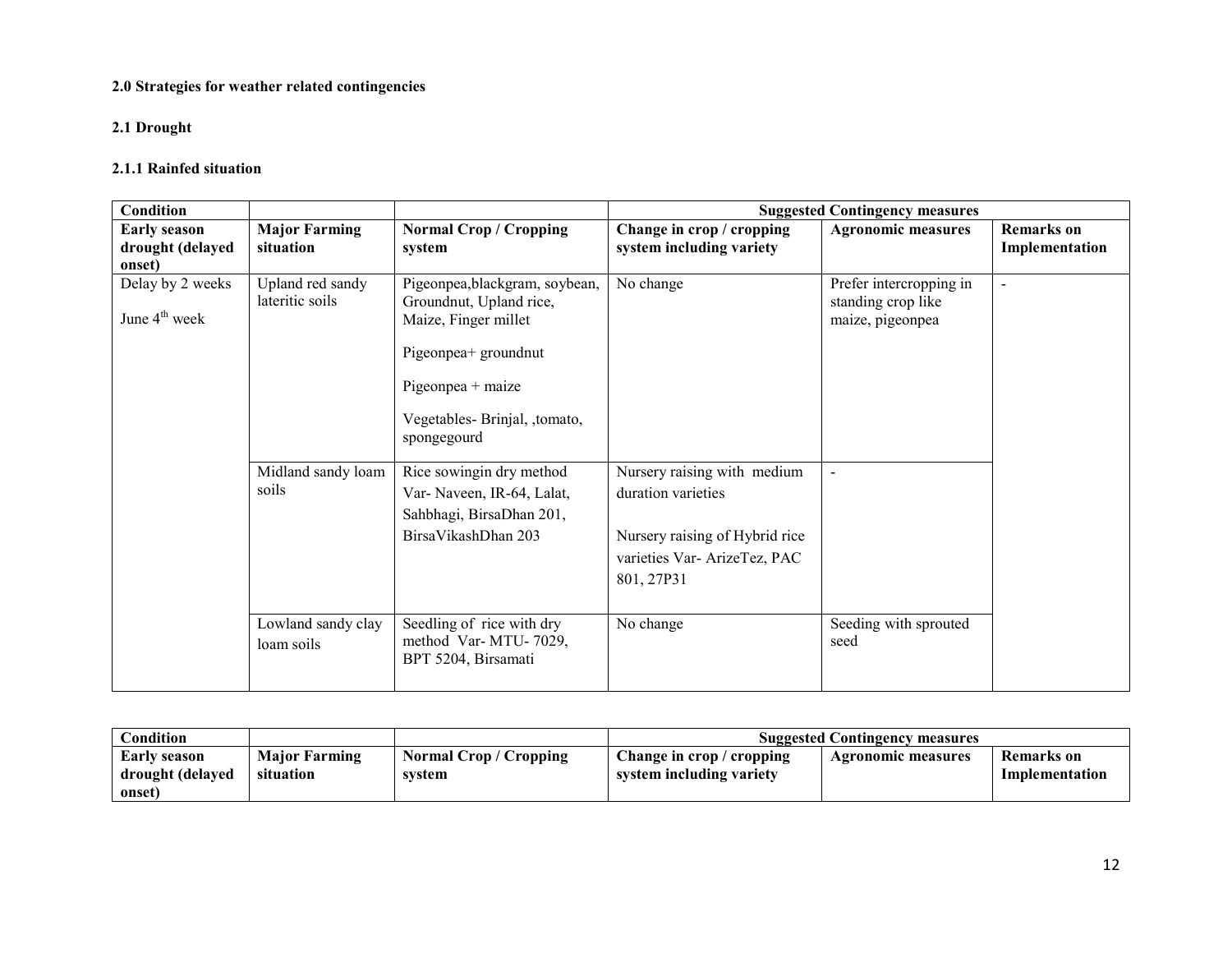| Delay by 4 weeks<br>July $2nd$ week | Upland red sandy<br>lateritic soils<br>Midland sandy loam | Upland rice, Maize, Pigeonpea,<br>Groundnut, Black gram, Green<br>gram, Soybean, Finger millet<br>Vegetables-Cauliflower,<br>Cabbage, Brinjal, Tomato<br>Rice sowing in dry method | No change<br>raising<br>1. Seedling<br>with                                                                                   | Sowing of pigeonpea on<br>ridges<br>Prefer intercropping in<br>standing crop like<br>maize, pigeonpea<br>Nursery raising by wet                                | Promotion of SRI                 |
|-------------------------------------|-----------------------------------------------------------|------------------------------------------------------------------------------------------------------------------------------------------------------------------------------------|-------------------------------------------------------------------------------------------------------------------------------|----------------------------------------------------------------------------------------------------------------------------------------------------------------|----------------------------------|
|                                     | soils                                                     | Var-Naveen, IR-64, Lalat,<br>Sahbhagi, BirsaDhan 201,<br>BirsaVikashDhan 203                                                                                                       | medium duration rice Var-<br>IR-<br>64.<br>Lalat,<br>201,<br>Navin, Birsa Dhan<br>BirsaVikasDhan<br>203,<br>ArizeTez, PAC 801 | method with sprouted<br>seed<br>Prefer direct dry sowing<br>may be sown behind the<br>plough with 30-50kg<br>seed / ha<br>Life saving irrigation to<br>nursery | technique through<br><b>RKVY</b> |
|                                     | Lowland sandy clay<br>loam soils                          | Nursery raising of MTU-7029,<br>BPT 5204, Birsamati and Arize<br>6444                                                                                                              | Transplanting will be done<br>with available seedlings<br>Prefer IR 64, Naveen,<br>Sahbhagi                                   |                                                                                                                                                                |                                  |

| Condition                 |                      |                                |                                | <b>Suggested Contingency measures</b> |                          |
|---------------------------|----------------------|--------------------------------|--------------------------------|---------------------------------------|--------------------------|
| <b>Early season</b>       | <b>Major Farming</b> | <b>Normal Crop / Cropping</b>  | Change in crop / cropping      | <b>Agronomic measures</b>             | <b>Remarks</b> on        |
| drought (delayed          | situation            | system                         | system including variety       |                                       | Implementation           |
| onset)                    |                      |                                |                                |                                       |                          |
| Delay by 6 weeks          | Upland red sandy     | Upland rice, Maize, Pigeonpea, | Sorghum, Pearl millet Soybean  | Increase seed rate by                 | $\overline{\phantom{a}}$ |
|                           | lateritic soils      | Groundnut, Black gram, Green   |                                | 20% and line sowing on                |                          |
| July $4^{\text{th}}$ week |                      | gram, Soybean, Finger millet   | French bean, Bhindi, Tomato,   | ridges                                |                          |
|                           |                      |                                | Brinjal, Chilli, Cow Pea       |                                       |                          |
|                           |                      |                                |                                |                                       |                          |
|                           | Midland sandy loam   | Rice                           | Direct sowing of rice-Anjali,  | Direct sowing of rice                 | $\overline{\phantom{a}}$ |
|                           | soils                |                                | Vandana, Abhisekh, Birsa Vikas | with seed rate of                     |                          |
|                           |                      |                                | Dhan-109,110& 111              | 50-60 kg/ha                           |                          |
|                           |                      |                                |                                | behind the plough                     |                          |
|                           |                      |                                |                                |                                       |                          |
|                           |                      |                                |                                |                                       |                          |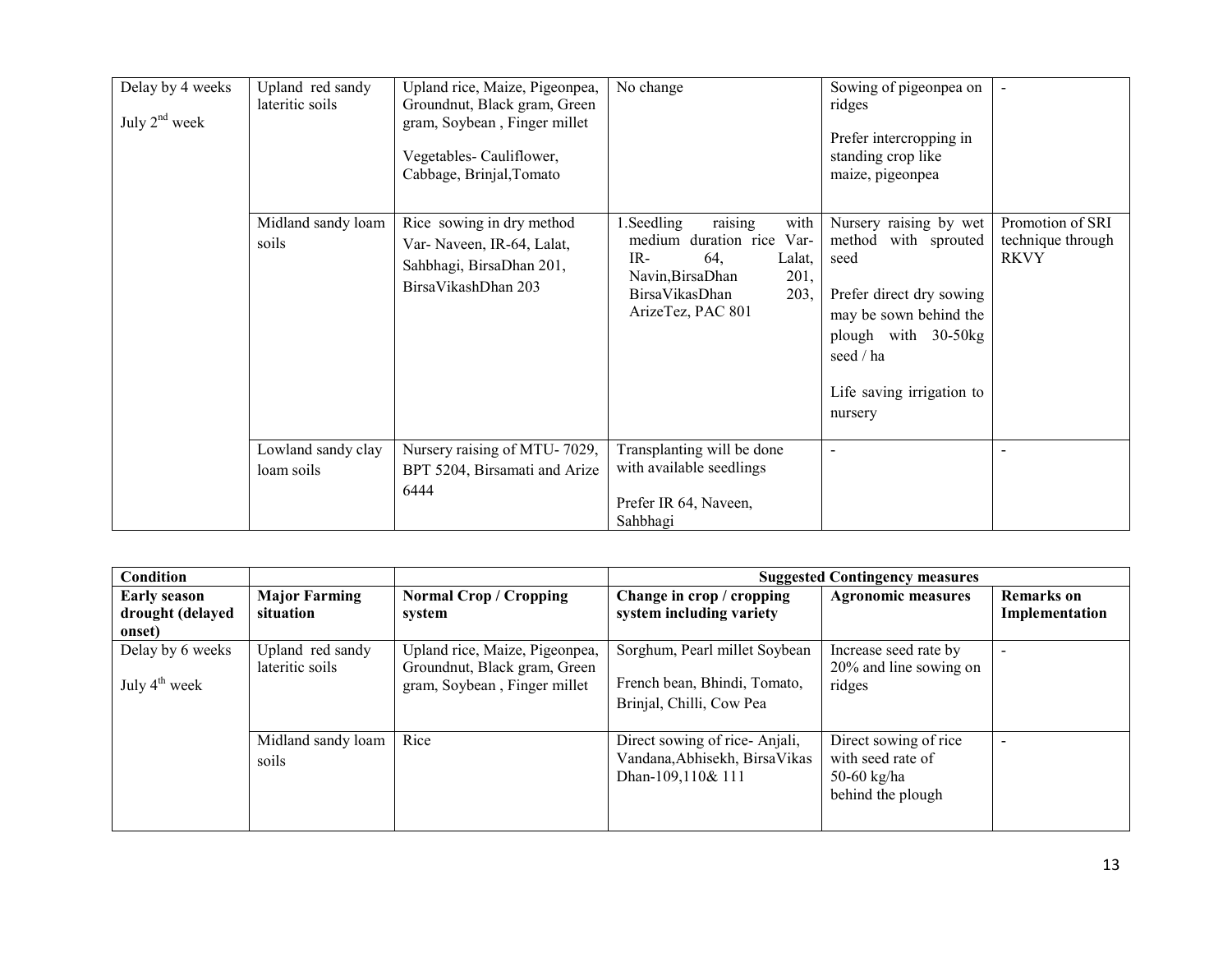| Lowland sandy clay | I ransplanting of rice | Transplanting of medium         |  |
|--------------------|------------------------|---------------------------------|--|
| loam soils         |                        | duration rice variety Sahbhagi, |  |
|                    |                        | Naveen, IR-64                   |  |

| Condition                                         |                                     |                                                                                                |                                                                                                                                       | <b>Suggested Contingency measures</b>                                                                 |                                     |
|---------------------------------------------------|-------------------------------------|------------------------------------------------------------------------------------------------|---------------------------------------------------------------------------------------------------------------------------------------|-------------------------------------------------------------------------------------------------------|-------------------------------------|
| <b>Early season</b><br>drought (delayed<br>onset) | <b>Major Farming</b><br>situation   | <b>Normal Crop / Cropping</b><br>system                                                        | Change in crop / cropping<br>system including variety                                                                                 | <b>Agronomic measures</b>                                                                             | <b>Remarks</b> on<br>Implementation |
| Delay by 8 weeks<br>$2nd$ week of<br>August       | Upland red sandy<br>lateritic soils | Upland rice, Maize, Pigeonpea,<br>Groundnut, Black gram, Green<br>gram, Soybean, Finger millet | Niger, Horse gram, Kharif<br>Potato, Toria and Vegetable<br>pea                                                                       | Adopt line sowing                                                                                     | $\overline{\phantom{a}}$            |
|                                                   | Midland sandy loam<br>soils         | Rice                                                                                           | Transplanting of rice if<br>seedling is available<br>Sowing of early Toria<br>Var—T-9, PT-303, Niger,<br>Horse gram and Kharif Potato | If 30 days age of<br>seedling is available<br>than transplanting of<br>rice with 5-6<br>seedling/hill |                                     |
|                                                   | Lowland sandy clay<br>loam soils    | Transplanting if seedling of<br>medium variety Sahbhagi,<br>BVD 109, 110, 111 is available     | Transplanting if seeding is<br>available of mid early variety<br>Anjali, BVD 109,110,111                                              | Reduce RDF fertilizer<br>dose by 20 % NPK/ha<br>Increase no. of seedling<br>$(5-6$ seedling/hil)      |                                     |

| $\mathbf$ Condition                       |                                   |                                       |                 | <b>Suggested Contingency measures</b>                   |                              |
|-------------------------------------------|-----------------------------------|---------------------------------------|-----------------|---------------------------------------------------------|------------------------------|
| Early season<br>drought (Normal<br>onset) | <b>Major Farming</b><br>situation | <b>Normal Crop/cropping</b><br>system | Crop management | Soil nutrient &<br>moisture<br>conservation<br>measures | Remarks on<br>Implementation |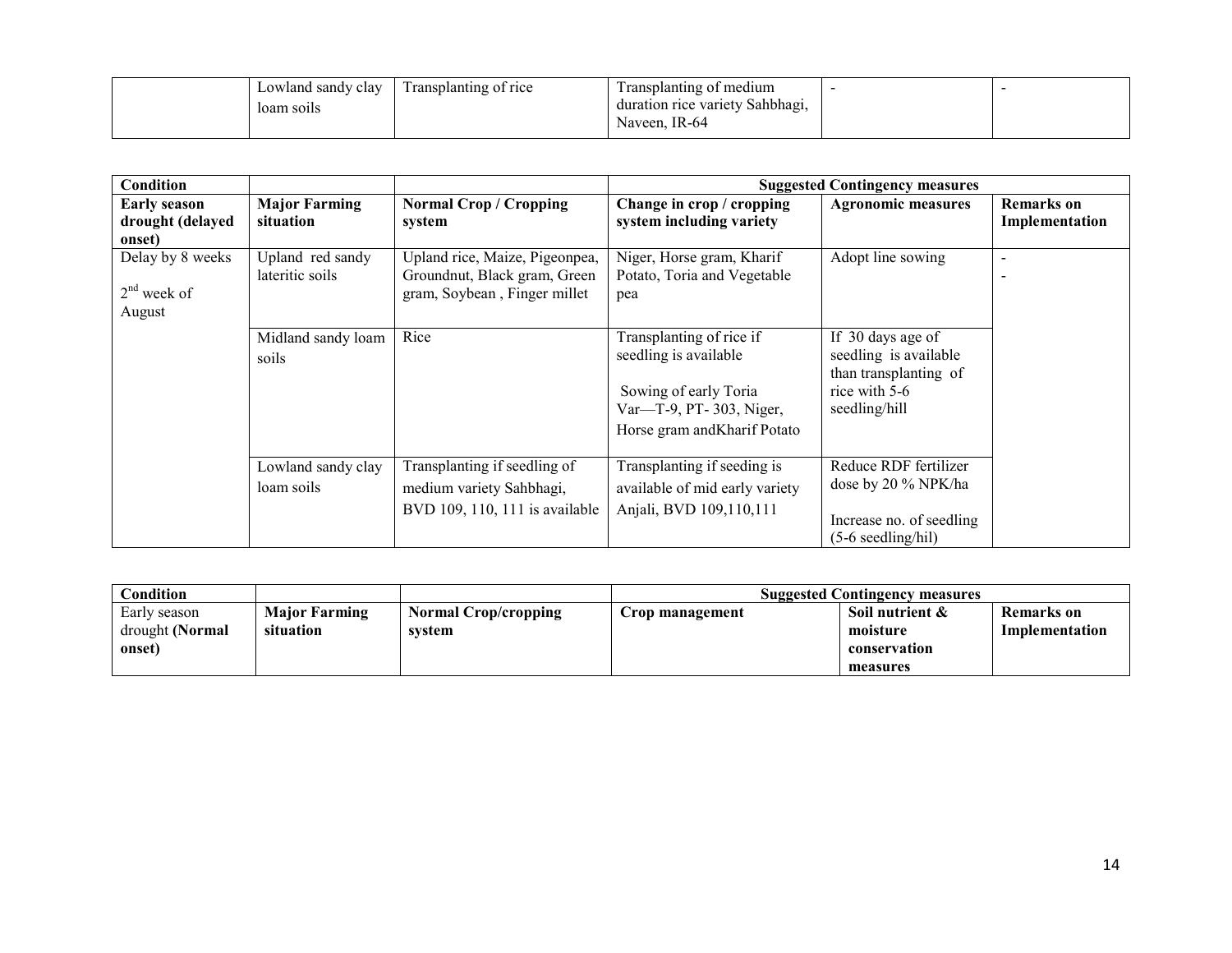| <b>Normal onset</b><br>followed by 15-20<br>days dry spell<br>after sowing<br>leading to poor<br>germination/crop<br>stand etc. | Upland red sandy<br>soils                                       | Upland rice<br>Pigeonpea + Groundnut<br>Maize<br>Pigeonpea + Maize<br>Pigeonpea + Bhindi<br>Maize + Bhindi<br>Pigeonpea- Aghani (local)<br>Vegetables-Brinjal, tomato,<br>spongegourd, cucurbits, cow<br>pea, bean, bhindi, chilli | Interculturing in standing crop<br>with thinning $&$ gap filling<br>Resowing<br>Pigeonpea- UPAS-120, Asha,<br><b>ICPH-2671</b><br>Maize- Suwan- 1, HQPM-1<br>BVM-2, Kanchan<br>Groundnut-TG-22,<br>Birsa GN-2<br>Sesame-Kankesafed,<br>TC-25<br>Upland rice + Pigeonpea $(1:3)$<br>Pigeonpea+ Black gram $(1:2)$<br>Resowing of brinjal, tomato,<br>cucurbits | Interculture                                      | 1. Supply of<br>weeding machine<br>2. Supply of seeds<br>on subsidized rate                                                                    |
|---------------------------------------------------------------------------------------------------------------------------------|-----------------------------------------------------------------|------------------------------------------------------------------------------------------------------------------------------------------------------------------------------------------------------------------------------------|---------------------------------------------------------------------------------------------------------------------------------------------------------------------------------------------------------------------------------------------------------------------------------------------------------------------------------------------------------------|---------------------------------------------------|------------------------------------------------------------------------------------------------------------------------------------------------|
|                                                                                                                                 | Midland sandy<br>loam soils<br>Lowland sandy clay<br>loam soils | Rice<br>Var- IR- 36, IR- 64, Lalat<br>Rice-MTU-7029, 1001,<br>Kanak, BPT 5204, Birsamati,                                                                                                                                          | Rice-Lalat, Navin, MTU-1010,<br>Abhishek<br>Life saving irrigation<br>Direct sowing of rice is prefered<br>Rice: MTU-7029, BPT-5204,<br>Rajendra                                                                                                                                                                                                              | Weeding<br>Supplemental<br>irrigation to the rice | Increase water<br>harvesting<br>structures like<br>ponds, check dams<br>& open well<br>Ponds check dam<br>through water shed<br>management $&$ |
|                                                                                                                                 |                                                                 | Rajshree, Arize 6444,                                                                                                                                                                                                              | Hybrid-Arize-6444                                                                                                                                                                                                                                                                                                                                             | nursery                                           | MNREGA scheme                                                                                                                                  |

| Condition          |                      |                             |                 | <b>Suggested Contingency measures</b> |                |
|--------------------|----------------------|-----------------------------|-----------------|---------------------------------------|----------------|
| Mid season         | <b>Major Farming</b> | <b>Normal Crop/cropping</b> | Crop management | Soil nutrient &                       | Remarks on     |
| drought (long dry  | situation            | system                      |                 | moisture                              | Implementation |
| spell, consecutive |                      |                             |                 | conservation                          |                |
| 2 weeks rainless   |                      |                             |                 | measues                               |                |
| $(2.5 \text{ mm})$ |                      |                             |                 |                                       |                |
| period)            |                      |                             |                 |                                       |                |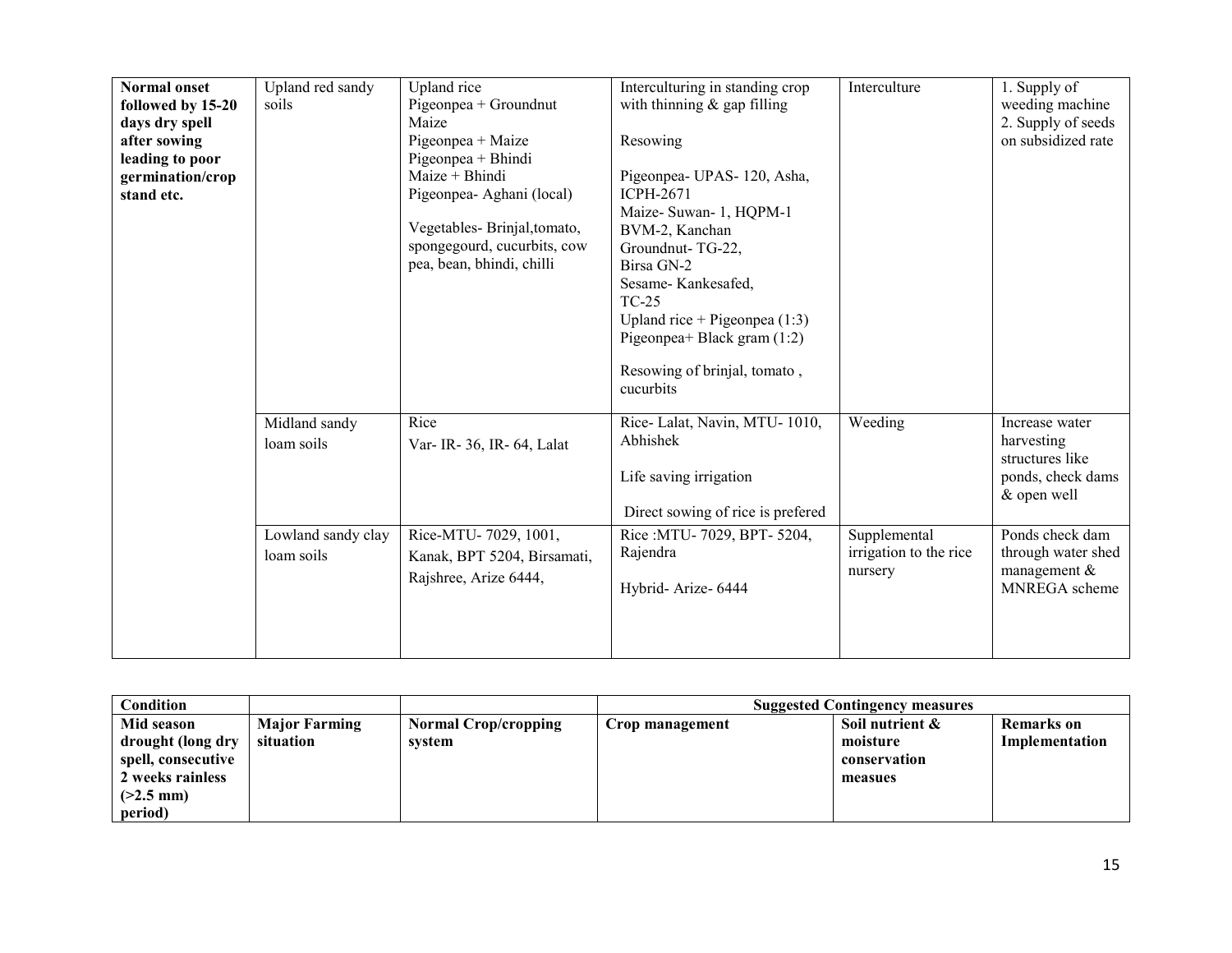| At vegetative<br>stage | Upland red sandy<br>soils                                       | Upland rice variety Birsa<br>Dhan108, BVD 109, 110, 111,<br>Vandana<br>Pigeonpea + Groundnut<br>Maize<br>Pigeonpea + Maize<br>Maize + Bhindi<br>VegetableCow pea | Interculture in standing crop<br>Thinning to maintain optimum<br>plant population | Life saving irrigation<br>to vegetable crops | Rain<br>water<br>harvesting<br>should<br>structure<br>through<br>made<br>watershed<br>programme<br><b>MNREGA</b>                  |
|------------------------|-----------------------------------------------------------------|------------------------------------------------------------------------------------------------------------------------------------------------------------------|-----------------------------------------------------------------------------------|----------------------------------------------|-----------------------------------------------------------------------------------------------------------------------------------|
|                        | Midland sandy loam<br>soils<br>Lowland sandy clay<br>loam soils | Rice<br>IR- 64, IR $-36$ , Lalat<br>Rice<br>MTU-7029, 1001, Kanak                                                                                                | Foliar application of Urea $(2\%)$                                                | Life saving irrigation<br>Weeding            | Farm ponds<br>Check dams<br>Rain water<br>harvesting<br>Ponds check dam<br>through water shed<br>management $\&$<br>MNREGA scheme |

| Condition         |                      |                              |                                    | <b>Suggested Contingency measures</b> |                       |
|-------------------|----------------------|------------------------------|------------------------------------|---------------------------------------|-----------------------|
| Mid season        | <b>Major Farming</b> | <b>Normal Crop/cropping</b>  | Crop management                    | Soil nutrient &                       | <b>Remarks</b> on     |
| drought (long dry | situation            | system                       |                                    | moisture                              | Implementation        |
| spell)            |                      |                              |                                    | conservation                          |                       |
|                   |                      |                              |                                    | measures                              |                       |
|                   | Upland red sandy     | Upland rice                  | Interculture                       |                                       | Rain water harvesting |
| At flowering/     | soils                | Groundnut+ Pigeonpea         |                                    |                                       | structure should made |
| fruiting stage    |                      | Maize                        | Weeding                            |                                       | through watershed     |
|                   |                      | $Maize + Pigeonpea$          |                                    |                                       | programme / MNREGA    |
|                   |                      | Bhindi + Maize               | Thinning,                          |                                       |                       |
|                   |                      | Vegetable                    |                                    |                                       |                       |
|                   |                      | Cow pea                      |                                    |                                       |                       |
|                   |                      | Maize-Local (Sathi,          |                                    |                                       |                       |
|                   |                      | Kanchan)                     |                                    |                                       |                       |
|                   |                      | Upland rice-Brown Goda       |                                    |                                       |                       |
|                   |                      | Pigeonpea-Aghani (local)     |                                    |                                       |                       |
|                   |                      |                              |                                    |                                       |                       |
|                   |                      |                              |                                    |                                       |                       |
|                   | Midland sandy loam   | Rice                         | Foliar application of Urea $(2\%)$ | Weeding                               | Farm ponds            |
|                   | soils                | IR- $64$ , IR $- 36$ , Lalat |                                    |                                       | Check dams            |
|                   |                      |                              |                                    | Life saving                           | Rain water harvesting |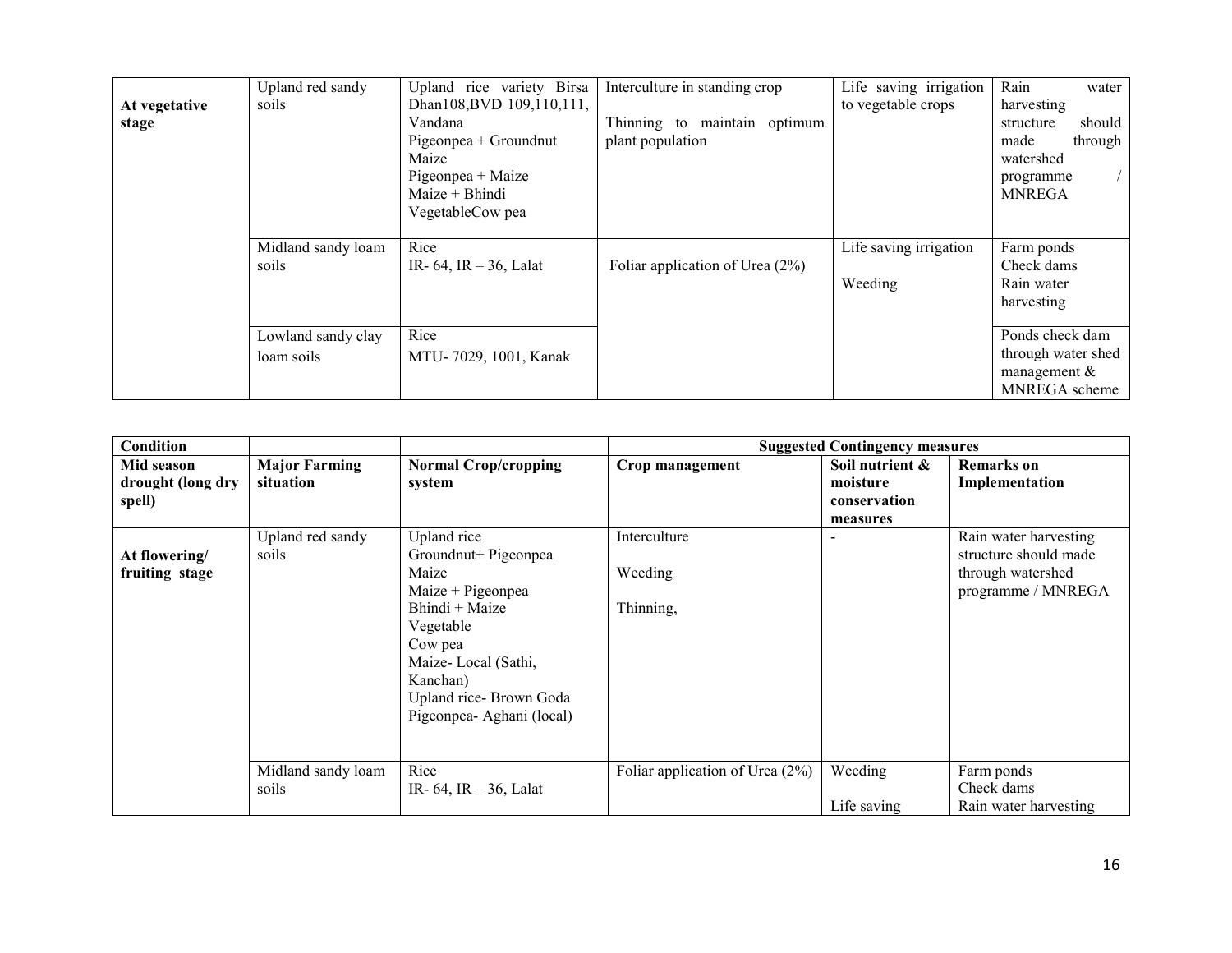|  | Lowland sandy clay<br>loam soils | Rice<br>MTU-7029, 1001, Kanak | irrigation through<br>well, ponds<br>check dams |  |
|--|----------------------------------|-------------------------------|-------------------------------------------------|--|
|  |                                  |                               |                                                 |  |

| <b>Condition</b>                                            |                                   |                                                                                                                                                                                                       |                                                                                               | <b>Suggested Contingency measures</b>                                                                                                                                           |                                                                                                                                                                                |
|-------------------------------------------------------------|-----------------------------------|-------------------------------------------------------------------------------------------------------------------------------------------------------------------------------------------------------|-----------------------------------------------------------------------------------------------|---------------------------------------------------------------------------------------------------------------------------------------------------------------------------------|--------------------------------------------------------------------------------------------------------------------------------------------------------------------------------|
| <b>Terminal drought</b><br>(Early withdrawal<br>of monsoon) | <b>Major Farming</b><br>situation | <b>Normal Crop/cropping</b><br>system                                                                                                                                                                 | Crop management                                                                               | <b>Rabi Crop planning</b>                                                                                                                                                       | <b>Remarks</b> on<br>Implementation                                                                                                                                            |
| Reproductive stage                                          | Upland red sandy<br>soils         | Upland rice<br>Groundnut+ Pigeonpea<br>Maize<br>Maize + Pigeonpea<br>Bhindi + Maize<br>Vegetable<br>Cow pea<br>Maize-Local (Sathi,<br>Kanchan)<br>Upland rice-Brown Goda<br>Pigeonpea- Aghani (local) | Upland rice harvested for<br>strow purpose<br>Harvested at<br>physiological maturity<br>stage | Life saving irrigation at<br>critical stage of crop<br>Plan to sow Niger/ Horse<br>gram/early toria and<br>potato<br>Life saving irrigation of<br>vegetables                    | 1. Farm ponds<br>through watershed<br>management<br>programme<br>2-5 % modul for rain<br>water harvesting<br>through watershed<br>management $&$<br><b>NNREGA</b><br>programme |
|                                                             | Midland sandy<br>loam soils       | Rice<br>IR- 64, IR $-36$ , Lalat                                                                                                                                                                      | Crop harvested at pre<br>mature stage for fodder<br>and animals<br>Life saving irrigation     | Field preparation for early<br>rabi pulses like chick pea<br>$(P - 256, PL - 406) / \text{toria}$<br>Lentil / mustard (Shicani,<br>PusaAgrani)<br>Linseed /<br>(Shubhra, T-397) | Farm ponds<br>Check dams<br>Rain water harvesting                                                                                                                              |
|                                                             | Lowland sandy clay<br>loam soils  | Rice<br>MTU-7029, 1001, Kanak                                                                                                                                                                         | Life saving irrigation<br>Crop harvested at<br>physiological maturity                         | Early sowing of wheat<br>oilseed-mustard<br>Pulses-chick pea<br>Intercropping<br>Wheat+ Mustard                                                                                 |                                                                                                                                                                                |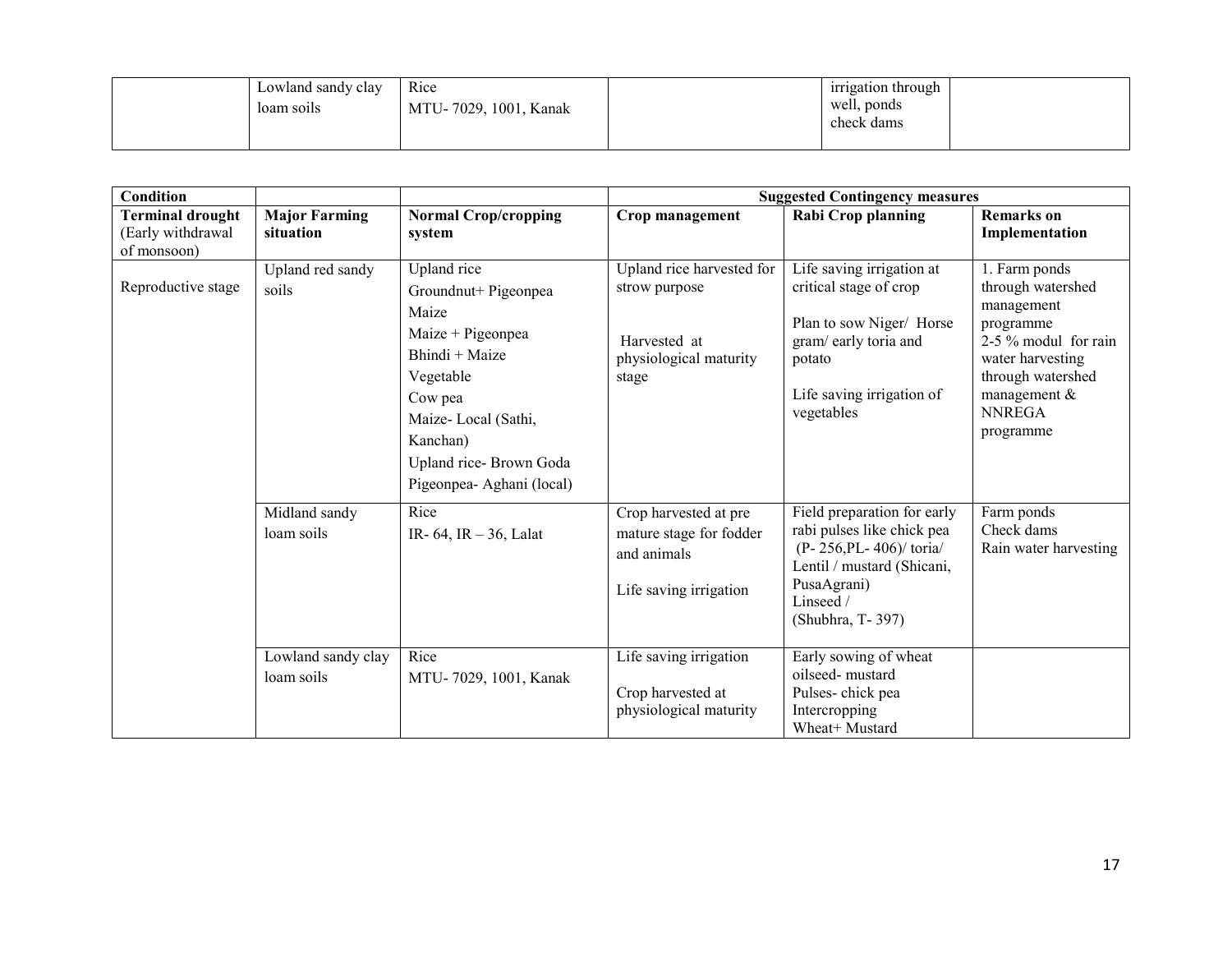#### 2.1.2 Drought - Irrigated situation- Not applicable

| Condition                                 |                                   |                                          | <b>Suggested Contingency measures</b> |                       |                                     |
|-------------------------------------------|-----------------------------------|------------------------------------------|---------------------------------------|-----------------------|-------------------------------------|
|                                           | <b>Major Farming</b><br>situation | <b>Normal</b><br>Crop/cropping<br>system | Change in crop/cropping<br>system     | Agronomic<br>measures | <b>Remarks</b> on<br>Implementation |
| Limited release of water in canals due to | Not applicable                    |                                          |                                       |                       |                                     |
| low rainfall                              |                                   |                                          |                                       |                       |                                     |
| Non release of water in canals under      |                                   |                                          |                                       |                       |                                     |
| delayed onset of monsoon in catchment     |                                   |                                          |                                       |                       |                                     |
| Lack of inflows into tanks due to         |                                   |                                          |                                       |                       |                                     |
| insufficient/delayed onset of monsoon     |                                   |                                          |                                       |                       |                                     |
| Insufficient groundwater recharge due to  |                                   |                                          |                                       |                       |                                     |
| low rainfall                              |                                   |                                          |                                       |                       |                                     |

#### 2.2 Unusual rains (untimely, unseasonal etc) (for both rainfed and irrigated situations)

| Condition                                                            | <b>Suggested contingency measure</b>                          |                        |                     |              |  |  |
|----------------------------------------------------------------------|---------------------------------------------------------------|------------------------|---------------------|--------------|--|--|
| Continuous high rainfall in a short<br>span leading to water logging | <b>Vegetative stage</b>                                       | <b>Flowering stage</b> | Crop maturity stage | Post harvest |  |  |
| Pigeonpea                                                            | Ridge making                                                  | Draining               |                     |              |  |  |
| Black gram                                                           | Ridge making                                                  | Draining               |                     |              |  |  |
| Rice                                                                 | Bund making                                                   | Draining               | Draining            |              |  |  |
| Horticulture                                                         |                                                               |                        |                     |              |  |  |
| Cucurbits                                                            | Staking                                                       | Draining               | Draining            |              |  |  |
| Vegetables                                                           | Sowing on ridge                                               |                        |                     |              |  |  |
| Outbreak of pests and diseases due to<br>unseasonal rains            |                                                               |                        |                     |              |  |  |
| Pulses                                                               | Leaf hoper/Caterpillar<br>Control-Monocrotophos @ 1<br>ml/lit |                        |                     |              |  |  |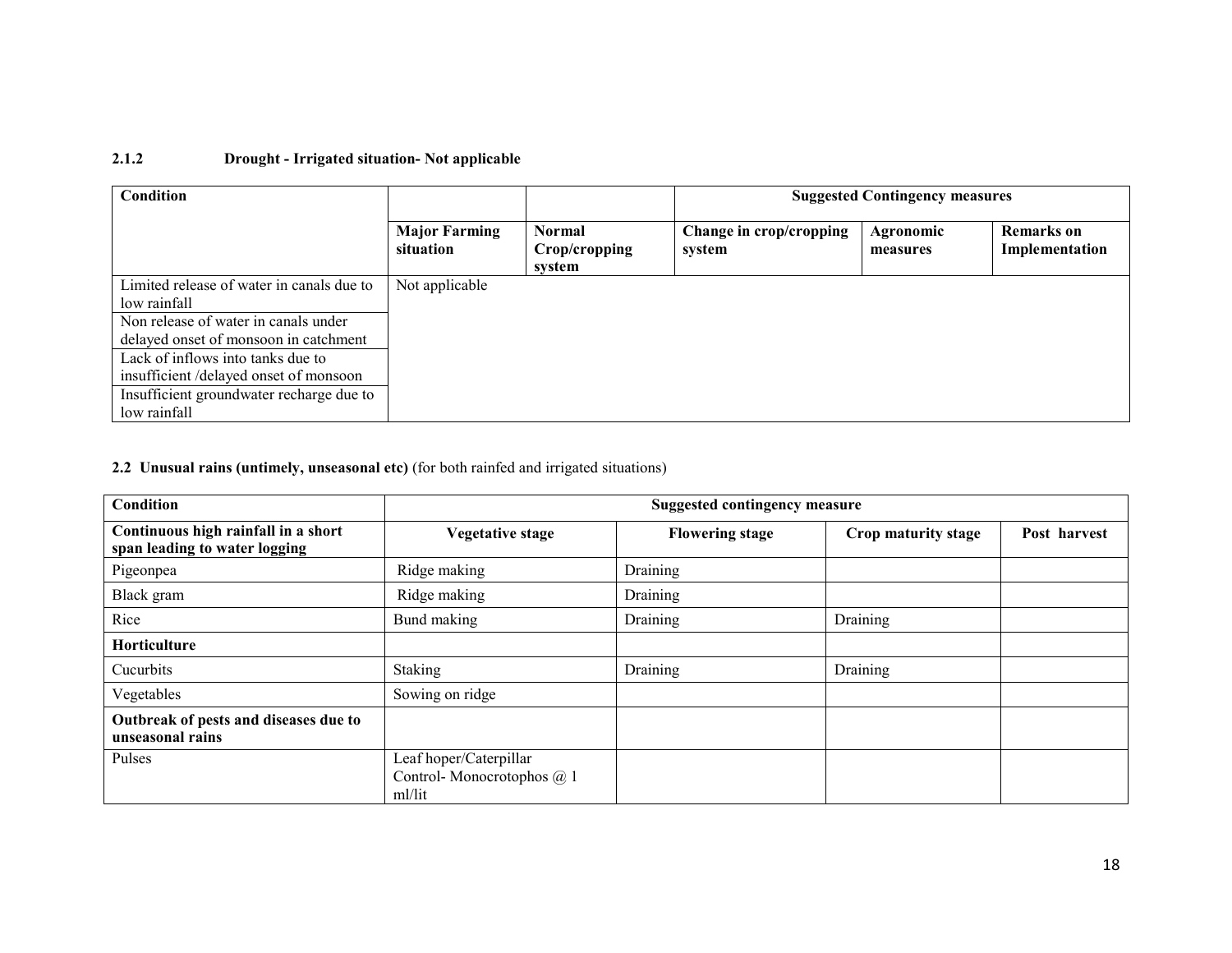| Maize        | Stem borer<br>Control-Phorate 10G@ 20 kg/ha          | Sheath blight<br>Control-Hexaconazole1.0 lit<br>in 500 lit water/ha |                                                                                          |  |
|--------------|------------------------------------------------------|---------------------------------------------------------------------|------------------------------------------------------------------------------------------|--|
| Rice         |                                                      | <b>Blast diseases</b><br>Control-Tricyclazole $(0.05\%)$            | False Smut<br>Control-Propiconazole<br>$0.1\%$ or Copper oxy<br>chloride $-50$ (2 kg/ha) |  |
| Horticulture |                                                      |                                                                     |                                                                                          |  |
| French bean  | Rust disease Control-Mancozeb<br>$2.5 \text{ kg/ha}$ |                                                                     |                                                                                          |  |

# 2.4 Extreme events: Heat wave / Cold wave/Frost/ Hailstorm /Cyclone

| <b>Extreme event type</b> | <b>Suggested contingency measure</b>                                          |                                                                                                                                               |                                           |                                          |  |  |  |
|---------------------------|-------------------------------------------------------------------------------|-----------------------------------------------------------------------------------------------------------------------------------------------|-------------------------------------------|------------------------------------------|--|--|--|
|                           | Seedling / nursery stage                                                      | <b>Vegetative stage</b>                                                                                                                       | <b>Reproductive stage</b>                 | At harvest                               |  |  |  |
| <b>Hailstorm</b>          | Not applicable                                                                |                                                                                                                                               |                                           |                                          |  |  |  |
| <b>Heat Wave</b>          |                                                                               |                                                                                                                                               |                                           |                                          |  |  |  |
| Wheat                     | Life saving irrigation                                                        | Life saving irrigation                                                                                                                        | Life saving irrigation<br>(Terminal heat) |                                          |  |  |  |
| Cold wave                 |                                                                               |                                                                                                                                               |                                           |                                          |  |  |  |
| Wheat                     | Irrigation<br>Balanced fertilizer<br>application<br>Foliar spray of nutrients | Light irrigation<br>Mulching with crop residue<br>weeds<br>Fertilizer application                                                             | Irrigation, fertilizer<br>application     |                                          |  |  |  |
| Vegetables                | Raising of seedling in Poly<br>house, re sowing if<br>damaged                 | Light irrigation<br>Mulching with crop residue $\setminus$<br>weeds<br>Disease and pest control,<br>care for chilling injury or<br>replanting | Quick harvesting                          | Grading, quick disposal for<br>marketing |  |  |  |
| Pigeonpea                 |                                                                               | Light irrigation<br>Mulching with crop residue \                                                                                              |                                           |                                          |  |  |  |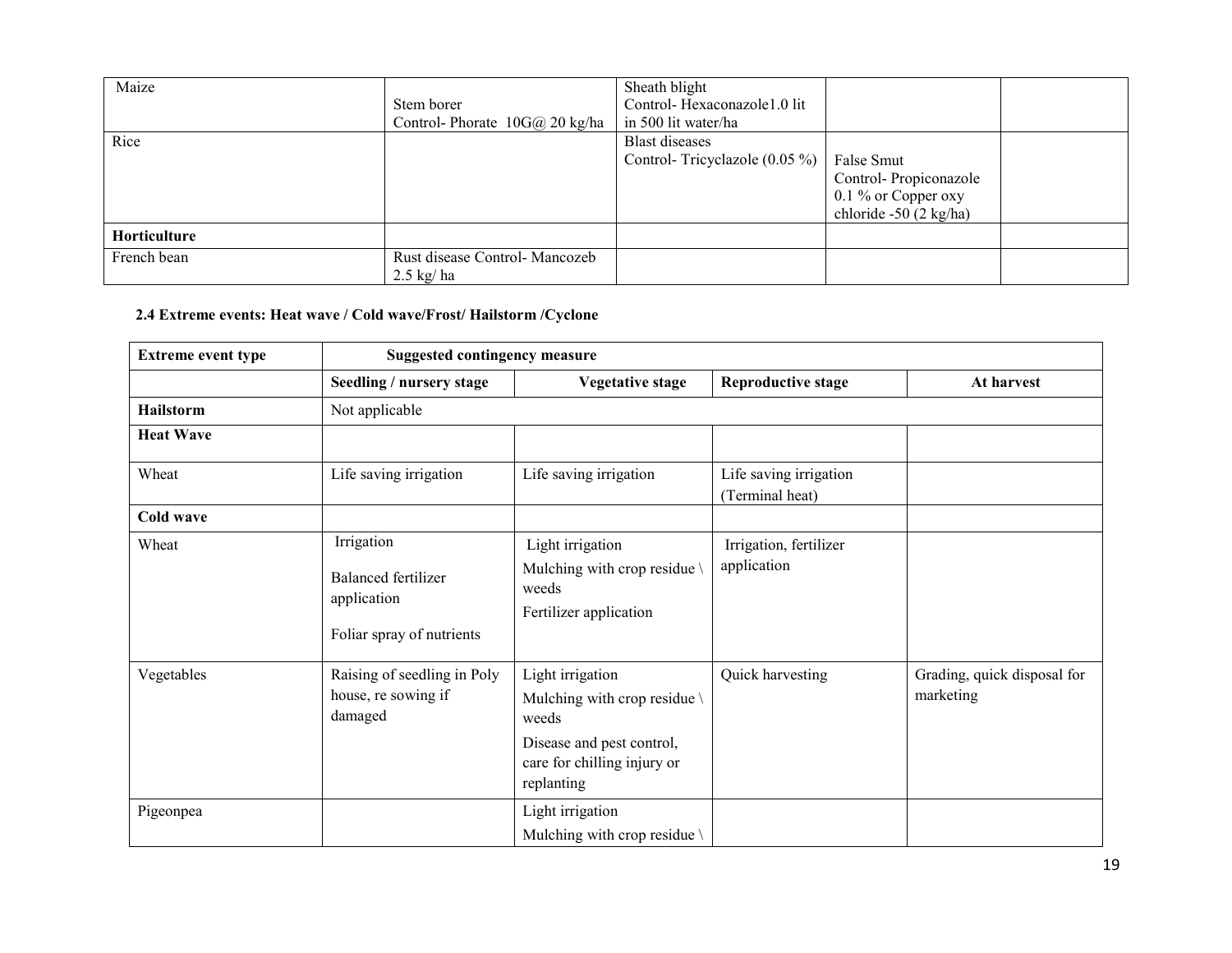|                            |                                                                                                    | weeds                                                                                                                     |                                                                                                            |                                                                             |  |
|----------------------------|----------------------------------------------------------------------------------------------------|---------------------------------------------------------------------------------------------------------------------------|------------------------------------------------------------------------------------------------------------|-----------------------------------------------------------------------------|--|
| Frost                      |                                                                                                    |                                                                                                                           |                                                                                                            |                                                                             |  |
| Wheat                      |                                                                                                    | Light irrigation<br>Mulching with crop residue<br>weeds                                                                   |                                                                                                            |                                                                             |  |
| Pigeonpea                  | Exposure of crop to smoke<br>by burning waste material<br>during night time                        | Exposure of crop to smoke<br>by burning waste material<br>during night time,<br>Light sprinkler irrigation                | Exposure of crop to smoke<br>by burning waste material<br>during night time,<br>Light sprinkler irrigation | Exposure of crop to smoke<br>by burning waste material<br>during night time |  |
| Tomato & Potato            |                                                                                                    | Earthing up,<br>Irrigation,                                                                                               |                                                                                                            | Harvest in dry weather                                                      |  |
| Horticultural crops (fruit |                                                                                                    | Light frequent irrigation may be practiced wherever irrigation facilities are available, mulching, thatching and creating |                                                                                                            |                                                                             |  |
| crops)                     | smoke screens and lighting of fire is also practiced where irrigation facilities are not available |                                                                                                                           |                                                                                                            |                                                                             |  |
| Cyclone                    | Not applicable                                                                                     |                                                                                                                           |                                                                                                            |                                                                             |  |

#### 2.5Contingent strategies for Livestock, Poultry & Fisheries

# 2.5.1 Livestock

|                                   | <b>Suggested contingency measures</b>                                                                                                                                                                                                                                                                                                                          |                                                                                                                                                                                                                                                                                                                                                                                                                                                                                                                                 |                                                                                                                                                                                                                                                                                                                                                         |  |  |  |
|-----------------------------------|----------------------------------------------------------------------------------------------------------------------------------------------------------------------------------------------------------------------------------------------------------------------------------------------------------------------------------------------------------------|---------------------------------------------------------------------------------------------------------------------------------------------------------------------------------------------------------------------------------------------------------------------------------------------------------------------------------------------------------------------------------------------------------------------------------------------------------------------------------------------------------------------------------|---------------------------------------------------------------------------------------------------------------------------------------------------------------------------------------------------------------------------------------------------------------------------------------------------------------------------------------------------------|--|--|--|
|                                   | <b>Before the event</b>                                                                                                                                                                                                                                                                                                                                        | During the event                                                                                                                                                                                                                                                                                                                                                                                                                                                                                                                | After the event                                                                                                                                                                                                                                                                                                                                         |  |  |  |
| <b>Drought</b>                    |                                                                                                                                                                                                                                                                                                                                                                |                                                                                                                                                                                                                                                                                                                                                                                                                                                                                                                                 |                                                                                                                                                                                                                                                                                                                                                         |  |  |  |
| Feed and<br>Fodder<br>availabilit | 1. Reserve feed/fodder bank at community<br>level<br>Each district should have reserves (feeding<br>5000 ACU maintenance ration for about 1-3<br>weeks period) of the following at any point of<br>the year for mobilization to the needy areas.<br>Checking of feed availability may be made at<br>3 months interval, particularly before onset of<br>summer. | Harvest and use all the failed crop (Maize, Rice, Wheat,<br>Horse gram etc) material as fodder.<br>Harvest the top fodder (Neem, Subabul, Acasia, Pipol,<br>Gular, Sessame, Sal, Jamun, Mango, Jackfruit, Bamboo etc)<br>and unconventional feeds resources like banana plants,<br>babool pods, Mahua seed cake etc for use as feed/fodder<br>for livestock (LS). Fallen leaves from forest may also be<br>used as fodder.<br>Aquatic plants like lotus, water hyacinth, duckweed may<br>be fed to livestock mixing with straw. | Short duration fodder crops of<br>Sorghum / Bajra / Maize (UP Chari,<br>Pusa Chari, HC-136, HD-2/Rajkoo,<br>GaintBajra, L-74, K-6677, Ananand<br>African tall, Kissan composite,<br>Moti, Manjari, BI-7) and cowpea<br>should be sown in unsown and crop<br>Cultivation<br>failed<br>of<br>areas.<br>Jowar/Cowpea/<br>Maize<br>in<br>September-October. |  |  |  |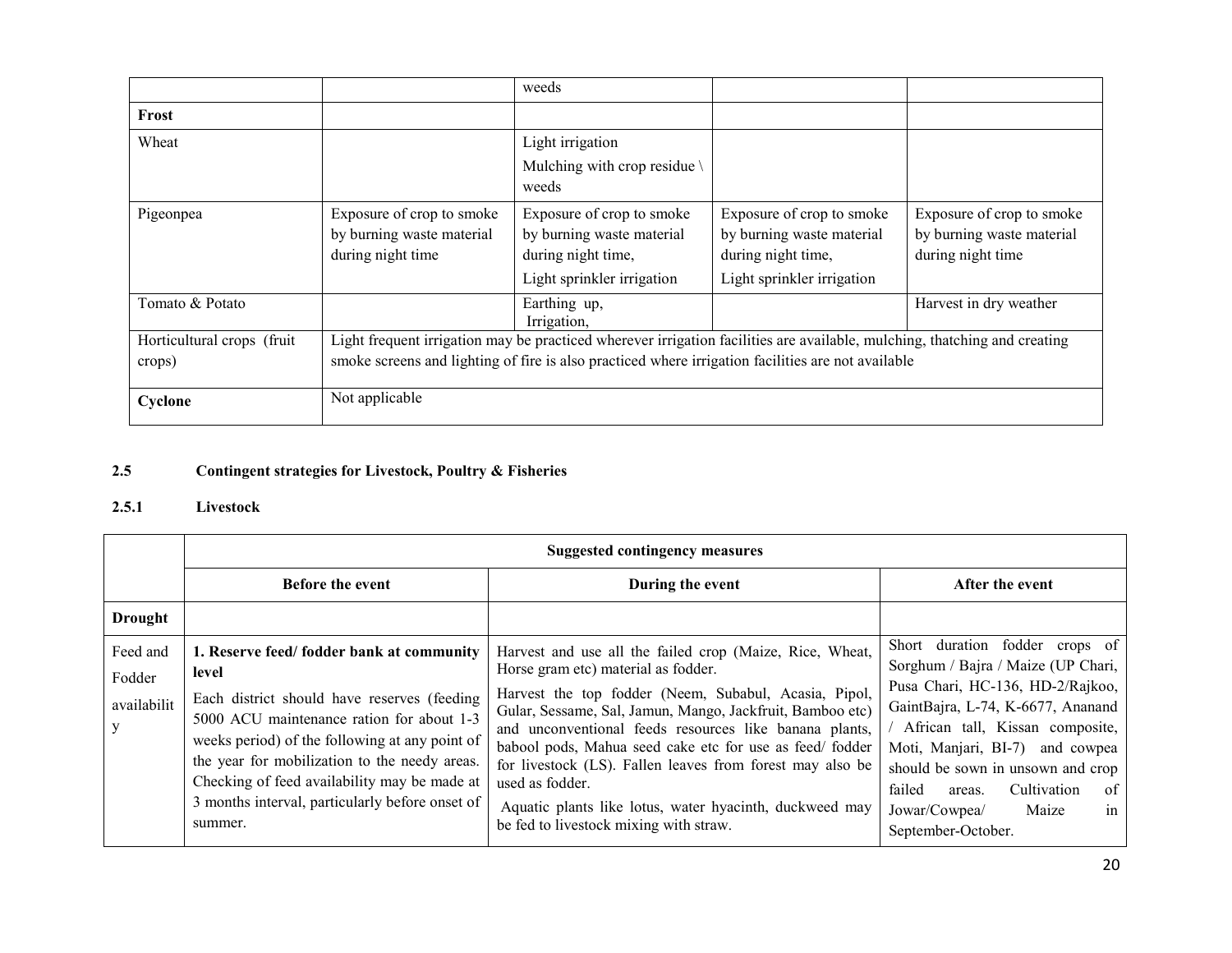| Rice/ wheat straw: 250 t<br>Urea molasses mineral<br>bricks<br>(UMMB): and complete feed block<br>(CFB) 50-100 t<br>Dried grass collected from forest:<br>$20-25$ t<br>Concentrates: 20-50 t<br>Minerals and vitamin supplements<br>mixture: $1-5$ t                                                                                                                                                                                                                                                                                     | During drought, sorghum may accumulate HCN, which is<br>toxic to livestock. Care may be taken in feeding of stunted<br>grown Sorghum fodder.<br>Available feed and fodder should be collected from CPRs/<br>forest and stall fed in order to reduce the energy<br>requirements of the animals<br>Mild drought: Hay/straw should be transported to the<br>needy areas<br>Moderate drought: Hay/ straw and vitamin & minerals<br>mixture should be transported to the needy areas                                                                                                                                                                                                                                                                                 | Rapeseed, mustard, Chinese<br>cabbage etc and maize may be<br>grown as fodder where feasible.<br>These crops will be harvested in<br>November to facilitate the sowing of<br>wheat, pulses etc. Under irrigated<br>conditions sowing of barseem with<br>Chinese cabbage in last week of<br>September may be taken up for<br>early availability of green fodder.<br>Oats may be grown in October as |
|------------------------------------------------------------------------------------------------------------------------------------------------------------------------------------------------------------------------------------------------------------------------------------------------------------------------------------------------------------------------------------------------------------------------------------------------------------------------------------------------------------------------------------------|-----------------------------------------------------------------------------------------------------------------------------------------------------------------------------------------------------------------------------------------------------------------------------------------------------------------------------------------------------------------------------------------------------------------------------------------------------------------------------------------------------------------------------------------------------------------------------------------------------------------------------------------------------------------------------------------------------------------------------------------------------------------|----------------------------------------------------------------------------------------------------------------------------------------------------------------------------------------------------------------------------------------------------------------------------------------------------------------------------------------------------------------------------------------------------|
| 2. Preparation and storage of straw and<br>dried grass/ grass hay/ fallen leaves at<br>household level                                                                                                                                                                                                                                                                                                                                                                                                                                   | Severe drought: UMMB, hay, concentrates and vitamin &<br>mineral mixture should be transported to the needy areas.<br>All the hay should be enriched with 2% Urea molasses<br>solution or 1% common salt solution and fed to LS. In acute                                                                                                                                                                                                                                                                                                                                                                                                                                                                                                                       | multi cut fodder to ensure the fodder<br>availability for longer period.                                                                                                                                                                                                                                                                                                                           |
| Preserve the fodder in the form of hay from<br>Berseem, cowpea, oat & other grasses.<br>Large farmers may prepare silage from<br>(a Maize-harvesting at dough stage.<br>(b) Jowar - at flowering stage.<br>$(c)$ Oat<br>(d) Hybrid Napier $-40-45$ day old.<br>(e) Water hycianth mixing with Rice straw in<br>ratio of 4:1 with 70 kg molasses /ton of<br>clean water hyacinth.<br>Bales of hay and other dry fodder should be<br>stored and covered with asbestos sheet or<br>polythene sheet.<br>3, Creation of permanent fodder seed | drought affected areas, animal camp may be organized<br>along nearby canals or water sources. Farmers along with<br>canal may be persuaded to cultivate fodder crops (where<br>canal exists).<br>Herd should be split and supplementation should be given<br>only to the highly productive and breeding animals<br>(pregnant and lactating animals). Due to prolonged under-<br>feeding, there is a chance of abortion in pregnant animals<br>and lactating cows may show the symptoms of<br>hypoglycemia. Comparatively good quality feed may be<br>offered to milch and pregnant animals. Dry and non-<br>productive animals may be reared on dry roughages sprayed<br>with 10% molasses or crude jaggery solution and 2% urea<br>for maintenance of animals. | Concentrates supplementation<br>should be provided to all lactating<br>indigenous, crossbred and buffaloes<br>In highly affected areas, where<br>animals have died, soft loan or<br>subsidy may be given for<br>purchase of dairy animals.<br>Backyard poultry, pig, goat<br>may be distributed among<br>resource poor farmers for<br>immediate income generation.                                 |
| banks in all drought prone areas.                                                                                                                                                                                                                                                                                                                                                                                                                                                                                                        | Available kitchen waste should be mixed with dry fodder                                                                                                                                                                                                                                                                                                                                                                                                                                                                                                                                                                                                                                                                                                         |                                                                                                                                                                                                                                                                                                                                                                                                    |
| 2. Establishment of silvi-pastoral system                                                                                                                                                                                                                                                                                                                                                                                                                                                                                                | while feeding.<br>Livestock should be kept in shelter or under shed during                                                                                                                                                                                                                                                                                                                                                                                                                                                                                                                                                                                                                                                                                      |                                                                                                                                                                                                                                                                                                                                                                                                    |
| and cultivation of fodder tress                                                                                                                                                                                                                                                                                                                                                                                                                                                                                                          | daytime. In case of hot weather condition, grazing may be                                                                                                                                                                                                                                                                                                                                                                                                                                                                                                                                                                                                                                                                                                       |                                                                                                                                                                                                                                                                                                                                                                                                    |
| Establishment of silvi-pastoral system in<br><b>CPRs</b><br>with<br><b>Stylosanthushamata</b><br>and<br><b>Cenchrusciliaris</b><br>with<br>as<br>grass                                                                                                                                                                                                                                                                                                                                                                                   | done in morning and afternoon. Livestock should not be<br>traveled long distance for grazing to save energy and<br>drinking water intake. Animals should not be watered<br>immediately after return from grazing.                                                                                                                                                                                                                                                                                                                                                                                                                                                                                                                                               |                                                                                                                                                                                                                                                                                                                                                                                                    |
| Leucaenaleucocephalaas tree component.<br>Fodder trees may be planted around the                                                                                                                                                                                                                                                                                                                                                                                                                                                         | Washing of animals may be done at least twice a day.                                                                                                                                                                                                                                                                                                                                                                                                                                                                                                                                                                                                                                                                                                            |                                                                                                                                                                                                                                                                                                                                                                                                    |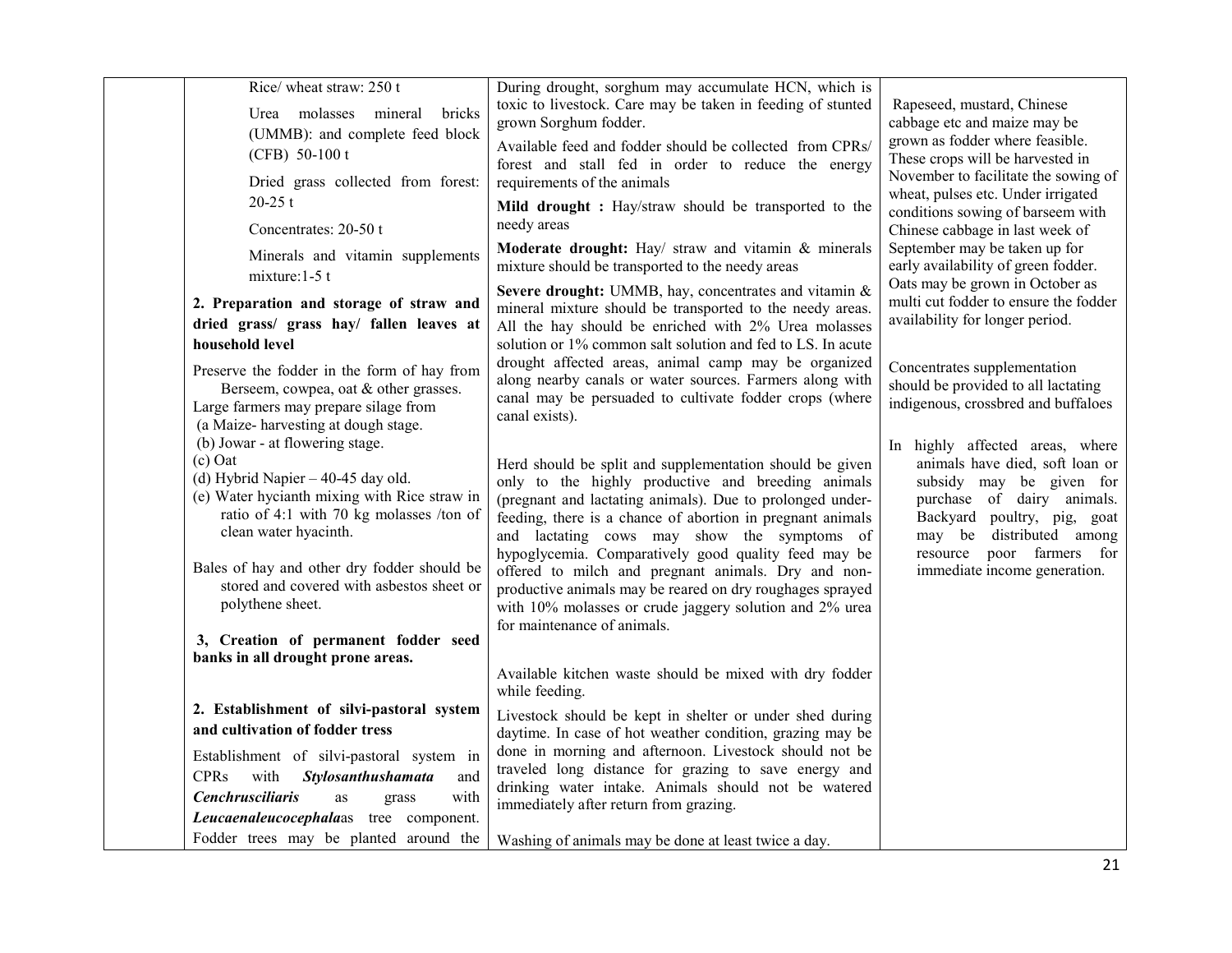| house, wasteland etc. Recently, Chaya tree<br>(Cnidoacolus aconitifolius)<br>has<br>been<br>introduced in IGFRI, Jhansi which has high<br>protein value, may be introduced in drought<br>prone regions.<br>3. Management of CPRs | 40-50 g of salt and 30-40 g mineral mixture per adult<br>animal and 10-20 g for small ruminants and calves to be<br>provided daily through feed to reduce the imbalances of<br>minerals. |  |
|----------------------------------------------------------------------------------------------------------------------------------------------------------------------------------------------------------------------------------|------------------------------------------------------------------------------------------------------------------------------------------------------------------------------------------|--|
| Top dressing of N in 2-3 split doses $@$ 20-25<br>kg N/ha in CPRs with the monsoon pattern<br>for higher biomass production<br>4. Short duration and low water requiring                                                         | Livestock may be provided with drinking water from wells,<br>hand pumps or from pond. In case of bad water quality,<br>bleaching powder or chlorine or lime may be applied to<br>water.  |  |
| fodder cultivation<br>Increase area under short duration fodder<br>crops of sorghum/bajra/maize(UP chari, MP<br>chari, HC-136, HD-2, GAINT BAJRA, L-74,                                                                          | Arrangements should be made for mobilization of small<br>ruminants across the districts where no drought exits<br>Unproductive livestock should to be culled during severe<br>drought    |  |
| Ananad/African<br>Tall,<br>$K-677$ ,<br>Kisan<br>composite, Moti) and cowpea.<br>5. Feeing management                                                                                                                            | Create transportation and marketing facilities for the culled<br>and unproductive animals (10000-20000 animals)<br>Subsidized loans (5-10 crores) should be provided to the              |  |
| Chopping of fodder should be made as<br>mandatory in every village through supply<br>and establishment of good quality crop<br>cutters.                                                                                          | livestock keepers.                                                                                                                                                                       |  |
| Establishment of backyard production of<br>Azolla for feeding dairy animals.                                                                                                                                                     |                                                                                                                                                                                          |  |
| Establishment of back yard cultivation of<br>para grass/ hybrid Napier with drain water<br>from bath room/washing area                                                                                                           |                                                                                                                                                                                          |  |
| Avoid feed wastage by offering chaffed<br>fodder and less quantity feed for 4 times a<br>day.                                                                                                                                    |                                                                                                                                                                                          |  |
| Avoid wastage of maize stover.                                                                                                                                                                                                   |                                                                                                                                                                                          |  |
| Harvesting and collection of perennial<br>vegetation particularly grasses which grow<br>during monsoon. If excess grasses are<br>collected, dried grass may be stored.                                                           |                                                                                                                                                                                          |  |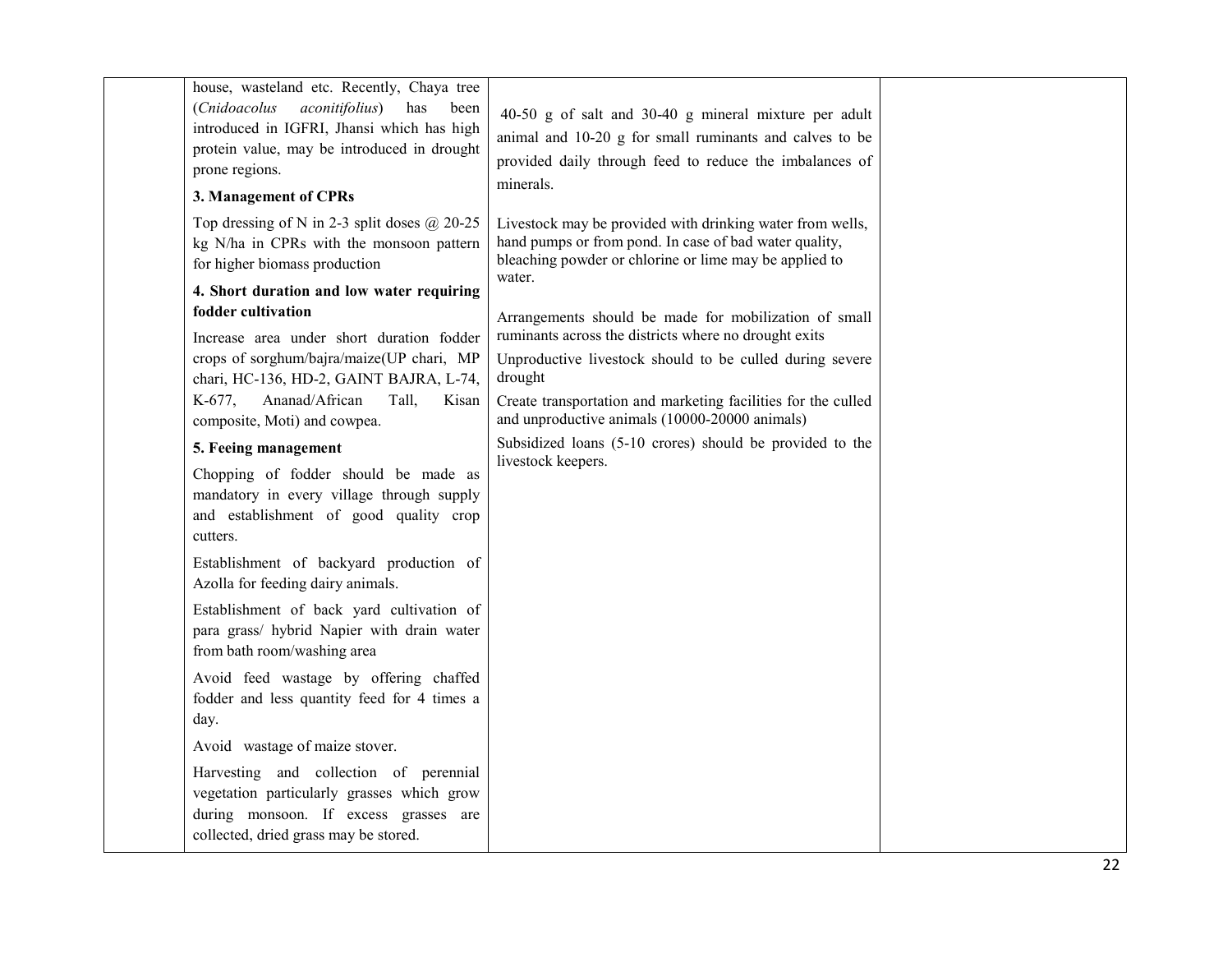|                                           | Proper drying, bailing and densification of<br>harvested grass.                                                                                                                                                                                                                                                                                                                                                                                                                                                                                  |                                                                                                                                                                                                                                                                                                                                                                                                                                                                                      |                                                                                                                                                                                                                                                                                                                                                                                                                                                                                                                                                                                                                                                                                                                                             |
|-------------------------------------------|--------------------------------------------------------------------------------------------------------------------------------------------------------------------------------------------------------------------------------------------------------------------------------------------------------------------------------------------------------------------------------------------------------------------------------------------------------------------------------------------------------------------------------------------------|--------------------------------------------------------------------------------------------------------------------------------------------------------------------------------------------------------------------------------------------------------------------------------------------------------------------------------------------------------------------------------------------------------------------------------------------------------------------------------------|---------------------------------------------------------------------------------------------------------------------------------------------------------------------------------------------------------------------------------------------------------------------------------------------------------------------------------------------------------------------------------------------------------------------------------------------------------------------------------------------------------------------------------------------------------------------------------------------------------------------------------------------------------------------------------------------------------------------------------------------|
| Cyclone                                   | Harvest all the possible wetted grain (rice/<br>wheat/maize etc) and use as animal feed after<br>drying.<br>Arrange for storing minimum required<br>quantity of hay (25-50 kg) and concentrates<br>$(10-25 \text{ kg})$ per animal in farmer's / LS<br>keepers house/ shed for feeding during<br>cyclone.<br>Don't allow the animals for grazing in case of<br>early fore warning (EFW)<br>In case of EFW, shift the animals to safer<br>places.<br>Identification of animals may be done.<br>Keep animals untied in the shed in case of<br>EFW. | Treatment of the sick, injured and affected animals through<br>arrangement of mobile emergency veterinary hospitals<br>rescue animal health workers.<br>Diarrhea out break may happen, arrangement should be<br>made to mitigate the problem<br>Protect the animals from heavy rains and thunder storms<br>In severe cases un-tether or let loose the animals<br>Arrange transportation of highly productive animals to safer<br>place<br>Spraying of fly repellants in animal sheds | Repair of animal shed<br>Deworm the animals through mass<br>camps<br>Vaccinate against possible out<br>breaks<br>Proper disposable of the dead<br>animals / carcasses by burning /<br>burying with lime/ bleaching<br>powder in pit<br>Bleach / chlorinate (0.1%) drinking<br>water or water resources<br>Collect drowned crop material, dry<br>it and store for future use<br>Sowing of above mention short<br>duration fodder crops in unsown and<br>water logged areas<br>Application of urea (20-25kg/ha) in<br>the CPR's to enhance the bio mass<br>production.<br>After cyclone, for livelihood<br>improvement of highly affected<br>areas, backyard poultry, pig, goat<br>etc may be distributed for<br>immediate income generation. |
| <b>Floods</b>                             | NA                                                                                                                                                                                                                                                                                                                                                                                                                                                                                                                                               | $\overline{NA}$                                                                                                                                                                                                                                                                                                                                                                                                                                                                      | <b>NA</b>                                                                                                                                                                                                                                                                                                                                                                                                                                                                                                                                                                                                                                                                                                                                   |
| Heat<br>$\boldsymbol{\&}$<br>Cold<br>wave | Arrangement for protection from heat wave<br>i)<br>Plantation around the shed<br>Water sprinklers / foggers in the<br>$\overline{ii}$<br>shed ot frequent washing of<br>animals.<br>Application of white reflector<br>iii)<br>paint on the roof or putting rice                                                                                                                                                                                                                                                                                  | Allow the animals early in the morning or late in the<br>evening for grazing during heat waves<br>Allow for grazing between 10AM to 3PM during cold<br>waves<br>Feed green fodder/silage / concentrates during day time and<br>roughages / hay during night time in case of heat waves<br>Add 25-50 ml of edible oil in concentrates and fed to the                                                                                                                                  | Feed the animals as per routine<br>schedule<br>Allow the animals for grazing<br>(normal timings)                                                                                                                                                                                                                                                                                                                                                                                                                                                                                                                                                                                                                                            |
|                                           | straw on the roof of the shed.                                                                                                                                                                                                                                                                                                                                                                                                                                                                                                                   | animal during cold waves. Molasses may be added in the                                                                                                                                                                                                                                                                                                                                                                                                                               |                                                                                                                                                                                                                                                                                                                                                                                                                                                                                                                                                                                                                                                                                                                                             |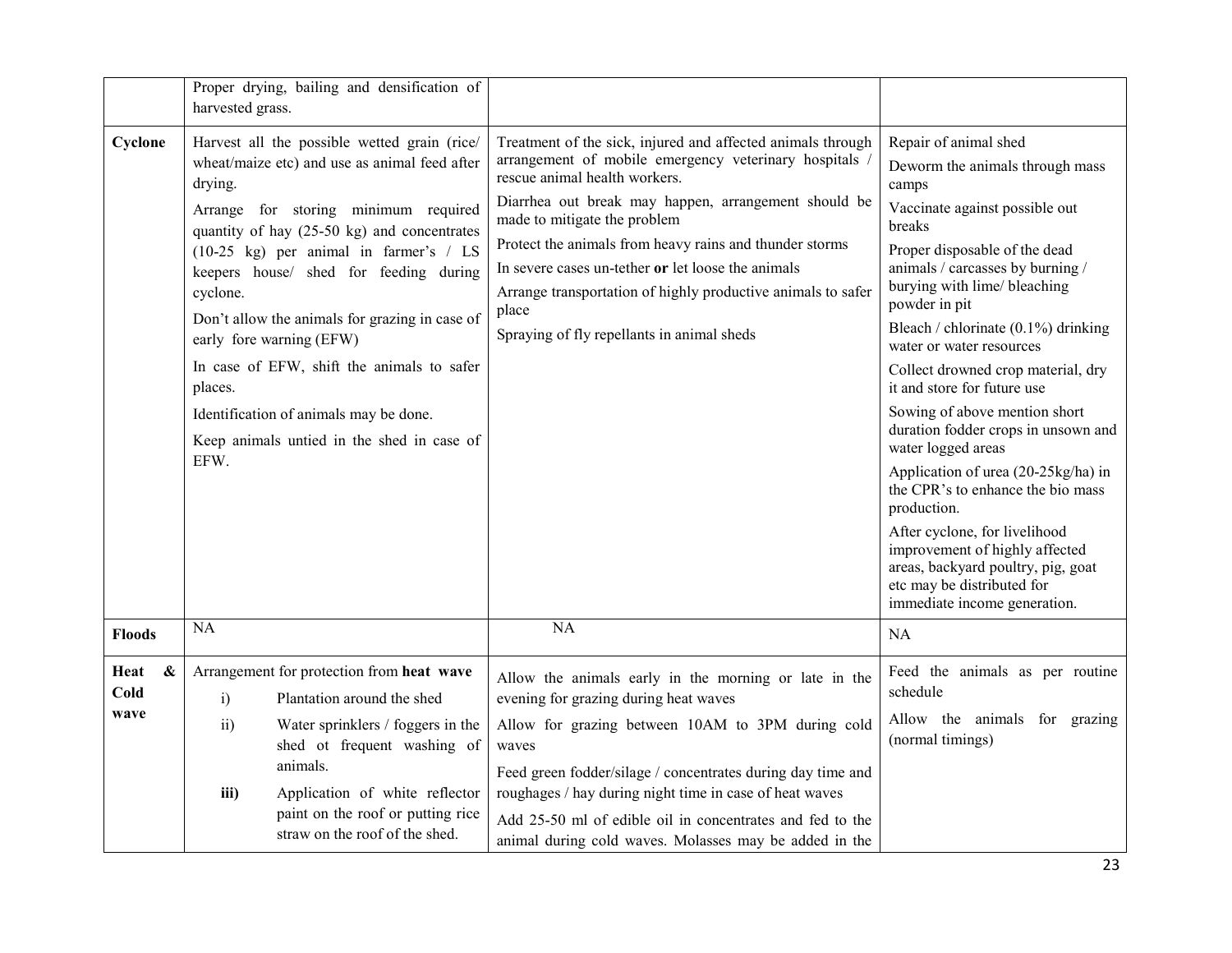|                                                          | Cold wave: Covering all the wire meshed<br>walls / open area with gunny bags/<br>polyethylene sheets (with a mechanism for<br>lifting during the day time and putting down<br>during night time)                                                                                                                                                                                                                                                     | concentrate feed during heat waves.<br>Put on the foggers / sprinkerlers and frequent washing of<br>animals during heat weaves and heaters during cold waves<br>In severe cases, vitamin 'C' and electrolytes should be<br>added in H <sub>2</sub> O during heat waves.<br>Apply / sprinkle lime powder in the animal shed during<br>cold waves to neutralize ammonia accumulation                                                                                                                                                                                                                                                                       |                                                                                                                                                                                                                                                                                                                                                                                                                                                                                                                                                                                          |
|----------------------------------------------------------|------------------------------------------------------------------------------------------------------------------------------------------------------------------------------------------------------------------------------------------------------------------------------------------------------------------------------------------------------------------------------------------------------------------------------------------------------|----------------------------------------------------------------------------------------------------------------------------------------------------------------------------------------------------------------------------------------------------------------------------------------------------------------------------------------------------------------------------------------------------------------------------------------------------------------------------------------------------------------------------------------------------------------------------------------------------------------------------------------------------------|------------------------------------------------------------------------------------------------------------------------------------------------------------------------------------------------------------------------------------------------------------------------------------------------------------------------------------------------------------------------------------------------------------------------------------------------------------------------------------------------------------------------------------------------------------------------------------------|
| <b>Health</b><br>and<br><b>Disease</b><br>manage<br>ment | Specify the endemic diseases (species wise)<br>in that region.<br>Identification of veterinary staff and animal<br>health workers.<br>Constitution of Rapid Action Veterinary<br>Force<br>Storage of emergency medicines and medical<br>kits<br>Timely vaccination (as per enclosed<br>vaccination schedule) against all endemic<br>diseases<br>Surveillance and disease monitoring network<br>establishment<br>Provision for mobile ambulatory van. | Rescue of sick and injured animals and their treatment<br>Conducting mass animal health camps<br>Animals may be checked for any external injury and illness,<br>Pregnant animals may be checked for any discomfort and<br>uneasiness.<br>Animals may be dewormed with suitable anti-parasitic drug<br>and be checked and treated for ecto-parasites, if any.<br>Deworming will improve fodder and feed absorption.<br>During flood do not leave halter or headstalls on animals.<br>Do not tie animals together when releasing.<br>Report the location, identification and disposition of<br>livestock and poultry to authorities handling the disaster. | Conducting psahusibir, mass animal<br>health camps, fertility camps and<br>deworming camps.<br>Conducting fertility camps.<br>Disposal of carcass by above means.<br>regnancy toxemia may occur due to<br>longed under-feeding. Hypoglycemia<br>is also observed. Treatment may be<br>provided to affected animals.<br>Adequate attention is to be paid to<br>disinfect the premises of temporary<br>sheds with the help of bleaching<br>powder, phenol, carbolic acid etc. In<br>no case the carcass/ cadaver should<br>come in contact with healthy<br>animals rehabilitated in sheds. |
| <b>Insuranc</b><br>e                                     | Encouraging insurance of livestock                                                                                                                                                                                                                                                                                                                                                                                                                   | Listing out the details of the dead animals                                                                                                                                                                                                                                                                                                                                                                                                                                                                                                                                                                                                              | Submission for insurance claim and<br>availing insurance benefit<br>Purchase of new productive animals                                                                                                                                                                                                                                                                                                                                                                                                                                                                                   |
| Drinking<br>water                                        | Rain water harvesting and create water<br>bodies/watering points (when water is scarce                                                                                                                                                                                                                                                                                                                                                               | Restrict wallowing of animals in water bodies/resources                                                                                                                                                                                                                                                                                                                                                                                                                                                                                                                                                                                                  | Specify the options (place and area)<br>for establishment of drinking water                                                                                                                                                                                                                                                                                                                                                                                                                                                                                                              |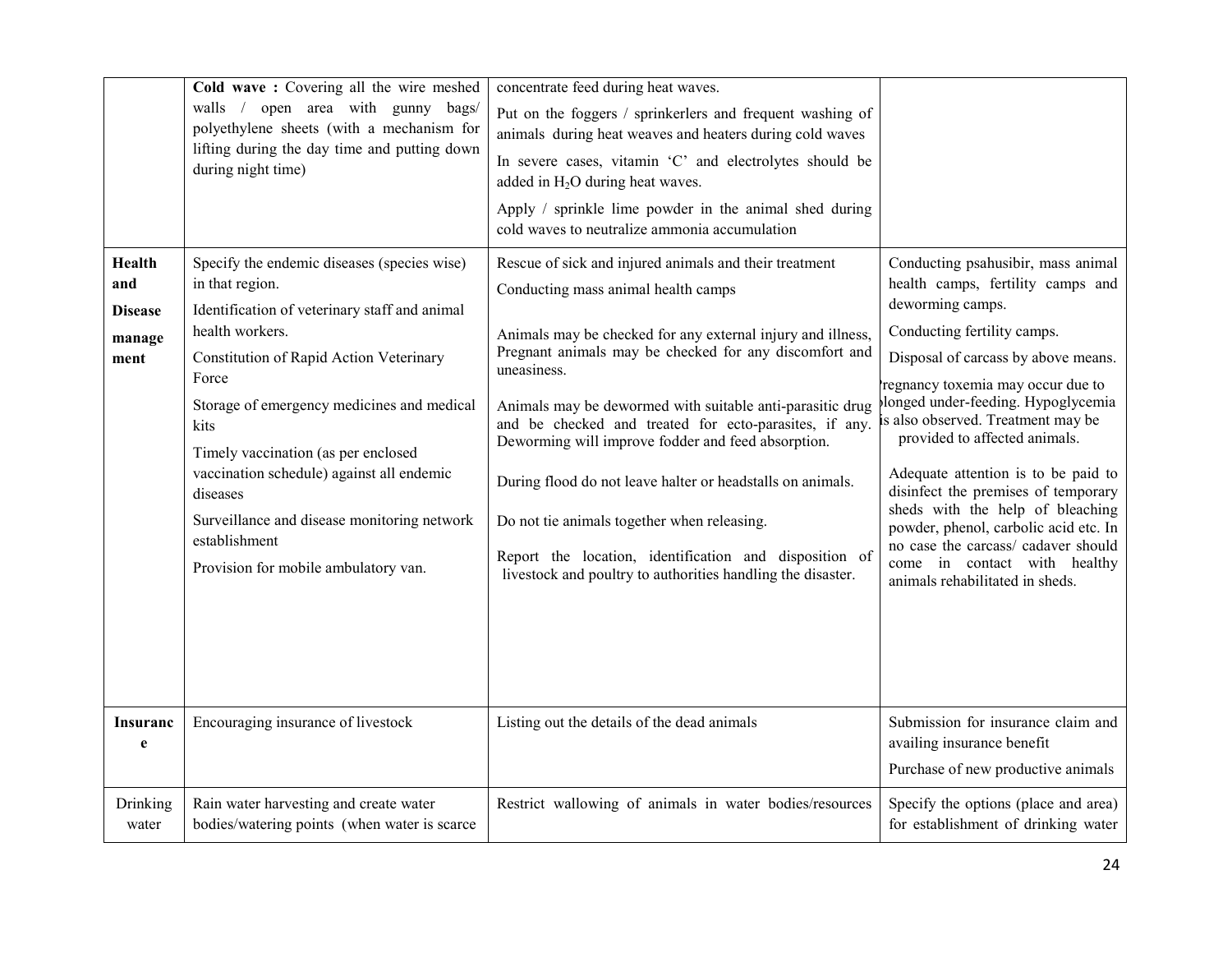| use only as drinking water for animals)             |  | reserves. |
|-----------------------------------------------------|--|-----------|
| $\mathbf{r}$ 1<br>Identification of water resources |  |           |

# Vaccination schedule in small ruminants (Sheep & Goat)

| <b>Disease</b>               | <b>Season</b>                              |
|------------------------------|--------------------------------------------|
| Foot and mouth disease (FMD) | Before rainy season and in winter / autumn |
| <b>PPR</b>                   | All seasons, preferably in June-July       |
| Black quarter (BQ)           | May / June                                 |
| Enterotoxaemia (ET)          | May                                        |
| Haemorrhagicsepticaemia (HS) | March / June                               |
| Sheep pox (SP)               | December / March                           |

# Vaccination programme for cattle and buffalo:

| <b>Disease</b> | Age and season at vaccination     |
|----------------|-----------------------------------|
| Anthrax        | In endemic areas only, Feb to May |
| <b>HS</b>      | May to June                       |
| <b>BQ</b>      | May to June                       |
| <b>FMD</b>     | November to December              |
|                |                                   |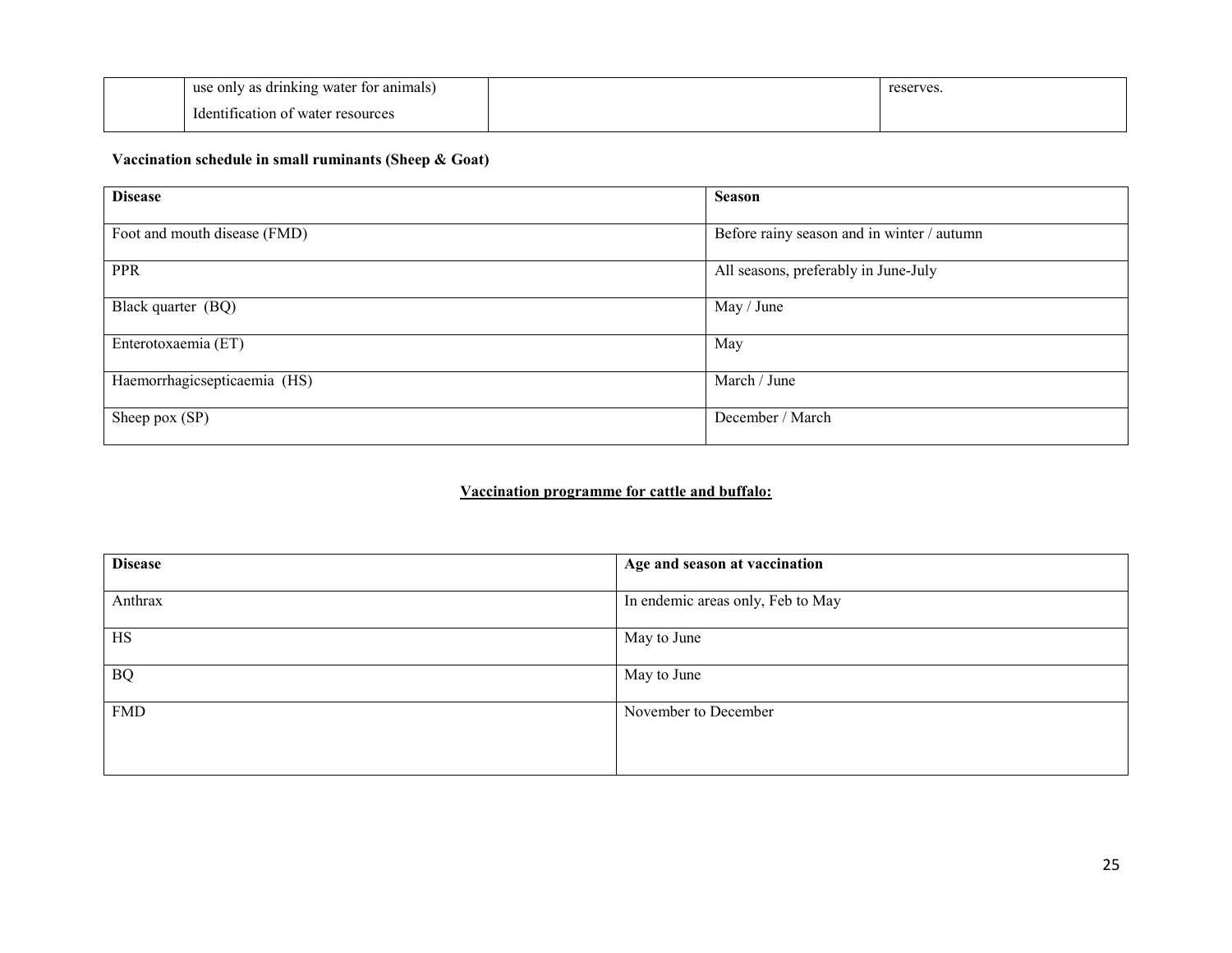|                                  | <b>Suggested contingency measures</b>                                                       |                                                                                                                                                                                                                       |                                                                                                                                                                                           | Convergence<br>/linkages<br>with ongoing<br>programs, if<br>any |
|----------------------------------|---------------------------------------------------------------------------------------------|-----------------------------------------------------------------------------------------------------------------------------------------------------------------------------------------------------------------------|-------------------------------------------------------------------------------------------------------------------------------------------------------------------------------------------|-----------------------------------------------------------------|
|                                  | Before the event <sup>a</sup><br>During the event<br>After the event                        |                                                                                                                                                                                                                       |                                                                                                                                                                                           |                                                                 |
| <b>Drought</b>                   |                                                                                             |                                                                                                                                                                                                                       |                                                                                                                                                                                           |                                                                 |
| Shortage of feed<br>ingredients  | Storing of house hold grain like maize, broken<br>rice, wheat etc,<br>Culling of weak birds | Supplementation only for productive<br>birds with house hold grain<br>Supplementation<br>of<br>shell<br>grit<br>(calcium) for laying birds                                                                            | Supplementation to all                                                                                                                                                                    |                                                                 |
| Drinking water                   | Rain water harvesting                                                                       | Sanitation of drinking water                                                                                                                                                                                          | Give sufficient water as per<br>the bird's requirement                                                                                                                                    |                                                                 |
| Health and disease<br>management | Culling of sick birds.<br>Deworming and vaccination against RD and<br>fowl pox              | Mixing of Vit. A, D, E, K and B-<br>complex including vit C in drinking<br>water                                                                                                                                      | Hygienic and sanitation of<br>poultry house<br>Disposal of dead birds by<br>burning / burying with line<br>powder in pit                                                                  |                                                                 |
| <b>Floods</b>                    | NA                                                                                          | NA                                                                                                                                                                                                                    | NA                                                                                                                                                                                        |                                                                 |
| Drinking water                   | Provide clean drinking water                                                                | Sanitation of drinking water                                                                                                                                                                                          | Sanitation of drinking water                                                                                                                                                              |                                                                 |
| Health and disease<br>management | In case of EFW, add antibiotic powder in<br>drinking water to prevent any disease outbreak  | Sanitation of<br>poultry house with<br>bleaching powder/lime etc.<br>Treatment of affected birds<br>Prevent water logging surrounding the<br>sheds<br>Assure supply of electricity<br>Sprinkle lime powder to prevent | Disposal of dead birds by<br>burning / burying with line<br>powder in pit<br>Disposal of poultry manure to<br>prevent protozoal problem<br>Supplementation<br>of<br>coccidiostats in feed |                                                                 |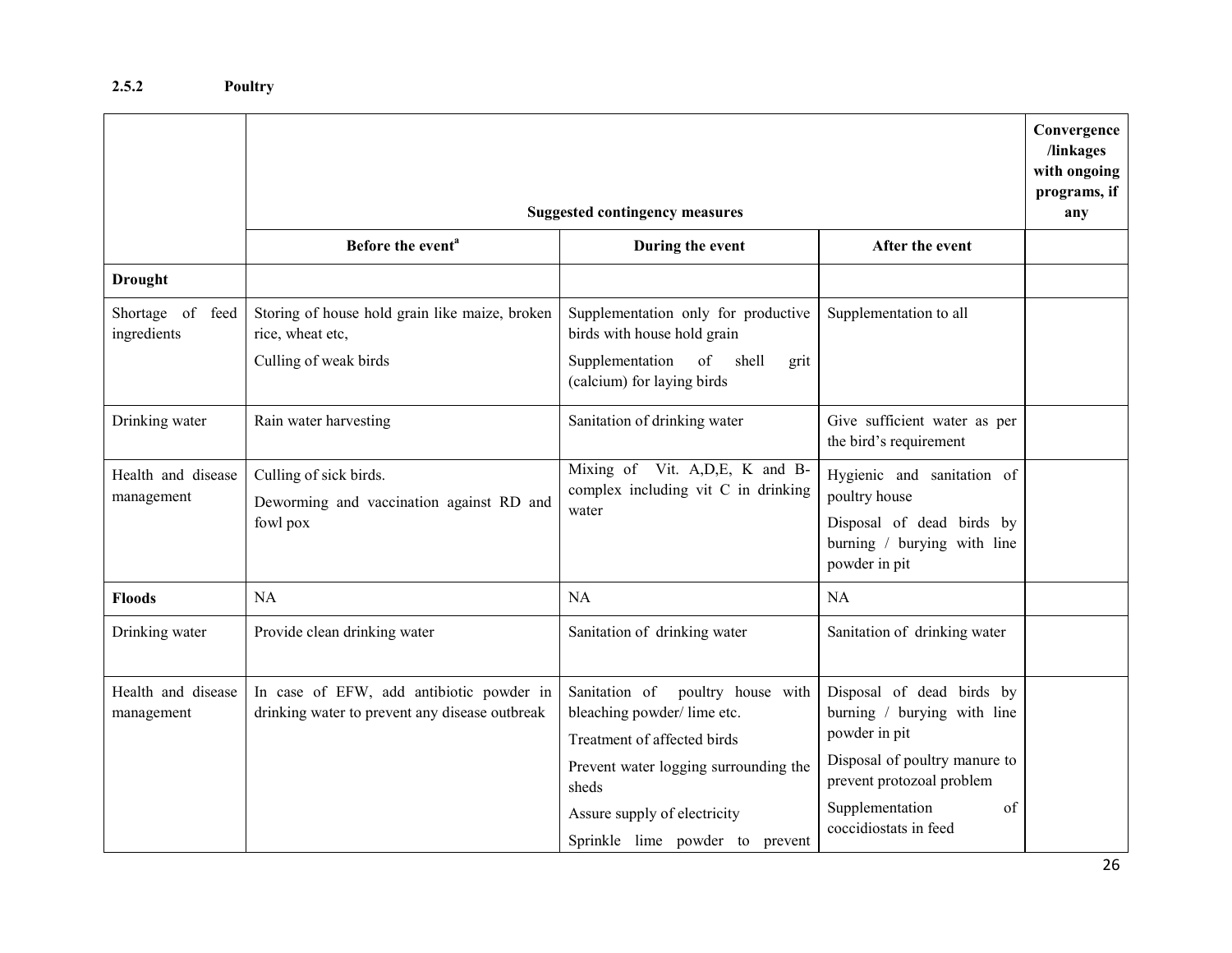|                                    |                                                                                                                                              | accumulation<br>ammonia<br>due<br>to<br>dampness                                                                                                                                                                                    | Vaccination against RD                                                                                                                                                                                              |  |
|------------------------------------|----------------------------------------------------------------------------------------------------------------------------------------------|-------------------------------------------------------------------------------------------------------------------------------------------------------------------------------------------------------------------------------------|---------------------------------------------------------------------------------------------------------------------------------------------------------------------------------------------------------------------|--|
| Cyclone                            |                                                                                                                                              |                                                                                                                                                                                                                                     |                                                                                                                                                                                                                     |  |
| Shortage of feed<br>ingredients    | In case of EFW, shift the birds to safer place<br>Storing of house hold grain like maize, broken<br>rice, bajraetc,<br>Culling of weak birds | Use stored feed as supplement<br>Don't allow for scavenging<br>Protect from thunder storms                                                                                                                                          | Routine<br>practices<br>are<br>followed                                                                                                                                                                             |  |
| Drinking water                     | Provide clean drinking water                                                                                                                 | Sanitation of drinking water                                                                                                                                                                                                        | Sanitation of drinking water                                                                                                                                                                                        |  |
| Health and disease<br>management   | In case of EFW, add antibiotic powder in<br>drinking water to prevent any disease outbreak                                                   | Sanitation of poultry house<br>Treatment of affected birds<br>Prevent water logging surrounding the<br>sheds<br>Assure supply of electricity<br>Sprinkle lime powder to prevent<br>ammonia<br>accumulation<br>due<br>to<br>dampness | Disposal of dead birds by<br>burning / burying with line<br>powder in pit<br>Disposal of poultry manure to<br>prevent protozoal problem<br>Supplementation<br>of<br>coccidiostats in feed<br>Vaccination against RD |  |
| Heat wave<br>and<br>cold wave      |                                                                                                                                              |                                                                                                                                                                                                                                     |                                                                                                                                                                                                                     |  |
| <b>Heat wave</b>                   |                                                                                                                                              |                                                                                                                                                                                                                                     |                                                                                                                                                                                                                     |  |
| Shelter/environmen<br>t management | Provision of proper shelter with good<br>ventilation                                                                                         | In<br>foggers/water<br>severe<br>cases,<br>sprinklers/wetting of hanged gunny<br>bags should be arranged<br>Don't allow for scavenging during                                                                                       | Routine<br>practices<br>are<br>followed                                                                                                                                                                             |  |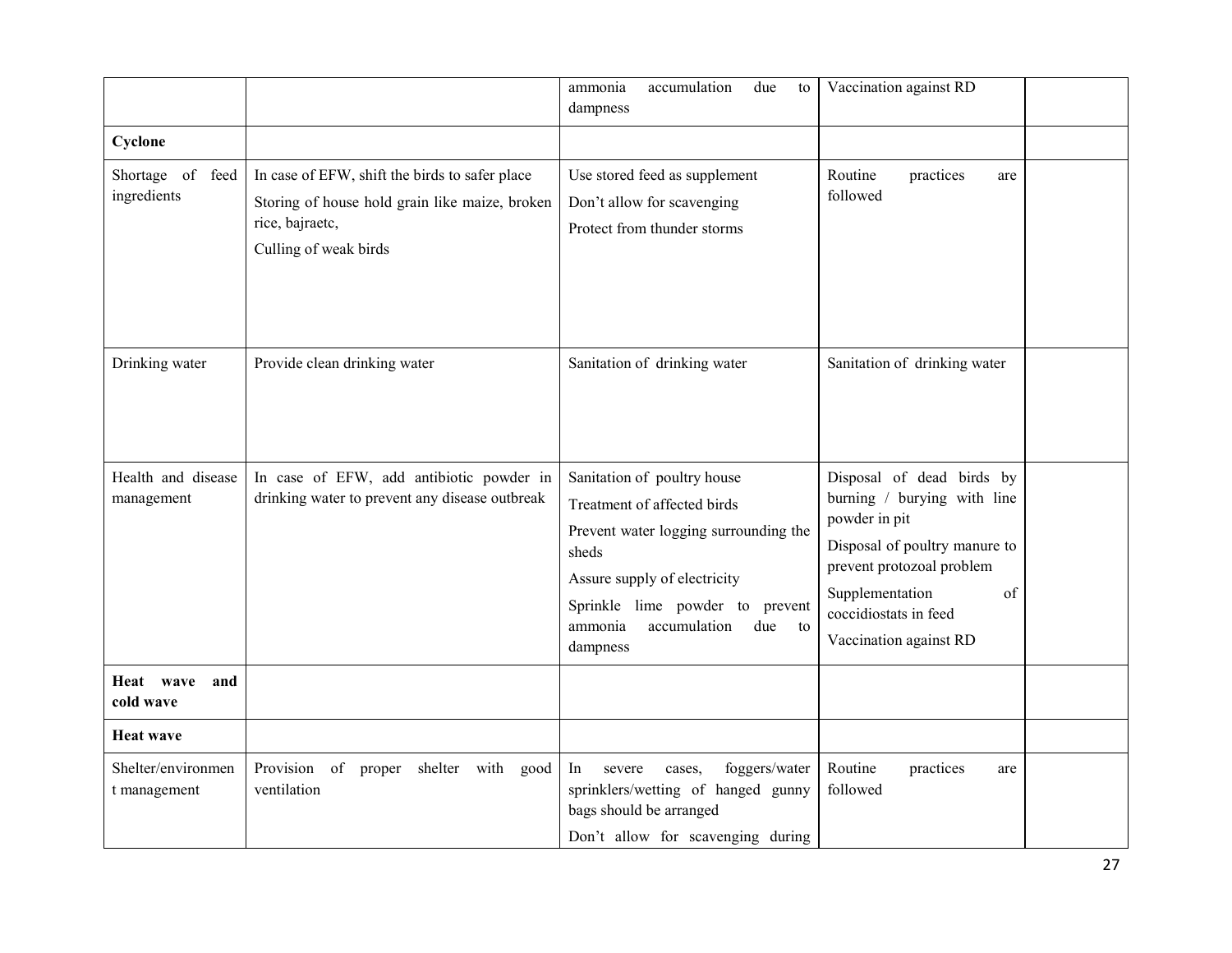|                                    |                                                                                                    | mid day                                                                                                                                                                                                                                                                                            |                     |                  |  |
|------------------------------------|----------------------------------------------------------------------------------------------------|----------------------------------------------------------------------------------------------------------------------------------------------------------------------------------------------------------------------------------------------------------------------------------------------------|---------------------|------------------|--|
|                                    |                                                                                                    |                                                                                                                                                                                                                                                                                                    |                     |                  |  |
| Health and disease<br>management   | Deworming and vaccination against RD and<br>fowl pox                                               | Supplementation of house hold grain<br>Provide cool and clean drinking water<br>with electrolytes and vit. C<br>hot summer, add anti-stress<br>In<br>probiotics in drinking water or feed.<br>vitamin<br>and<br>Increase<br>energy<br>in<br>feed<br>concentration<br>(supplementation with grain). | Routine<br>followed | practices<br>are |  |
| Cold wave                          |                                                                                                    |                                                                                                                                                                                                                                                                                                    |                     |                  |  |
| Shelter/environmen<br>t management | Provision of proper shelter<br>Arrangement for brooding<br>Assure supply of continuous electricity | Close all openings with polythene<br>sheets<br>In severe cases, arrange heaters<br>Don't allow for scavenging during<br>early morning and late evening                                                                                                                                             | Routine<br>followed | practices<br>are |  |
| Health and disease<br>management   | Arrangement for protection from chilled air                                                        | Supplementation of grains<br>Antibiotics in drinking water to<br>protect birds from pneumonia                                                                                                                                                                                                      | Routine<br>followed | practices<br>are |  |

<sup>a</sup> based on forewarning wherever available

# 2.5.3 Fisheries/ Aquaculture

|            | <b>Suggested contingency measures</b> |                  |                 |
|------------|---------------------------------------|------------------|-----------------|
|            | Before the event <sup>a</sup>         | During the event | After the event |
| 1) Drought |                                       |                  |                 |
| A. Capture |                                       |                  |                 |
| Marine     |                                       |                  |                 |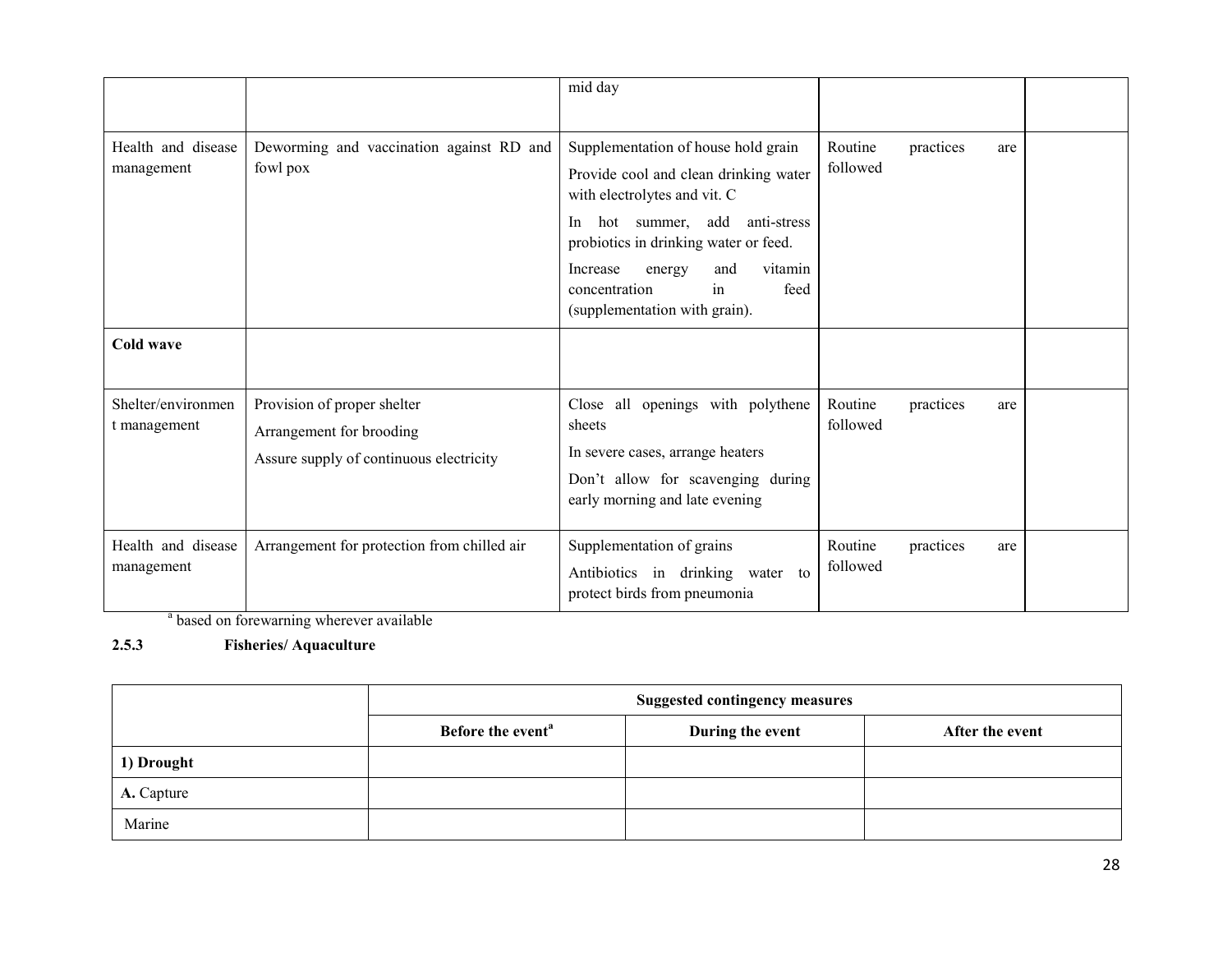| Inland                                                                  |                                                                                                                                                     |                                                                                                                                                                      |                                                                                                                                                                                                                    |
|-------------------------------------------------------------------------|-----------------------------------------------------------------------------------------------------------------------------------------------------|----------------------------------------------------------------------------------------------------------------------------------------------------------------------|--------------------------------------------------------------------------------------------------------------------------------------------------------------------------------------------------------------------|
| (i) Shallow water depth due to                                          |                                                                                                                                                     |                                                                                                                                                                      |                                                                                                                                                                                                                    |
| insufficient rains/inflow                                               |                                                                                                                                                     |                                                                                                                                                                      |                                                                                                                                                                                                                    |
| (ii) Changes in water quality                                           |                                                                                                                                                     |                                                                                                                                                                      |                                                                                                                                                                                                                    |
| (iii) Any other                                                         |                                                                                                                                                     |                                                                                                                                                                      |                                                                                                                                                                                                                    |
| <b>B.</b> Aquaculture                                                   |                                                                                                                                                     |                                                                                                                                                                      |                                                                                                                                                                                                                    |
| (i) Shallow water in ponds due to<br>insufficient rains/inflow          | (i) Thinning of fish density<br>(ii) Arrangement of water supply from<br>external resource<br>(iii) Deepening of ponds to<br>accommodate more water | Partial harvesting<br>(i)<br>Addition of water in ponds<br>(ii)<br>Stocking of air breathing<br>(iii)<br>fishes (Singhi, Magur or<br>Murrel)                         | Maintenances<br>of<br>(i)<br>remaining<br>stock till onset of favorable<br>conditions or otherwise.<br>(ii) Harvesting or transfer of fish<br>stock to other place.<br>(ii) Preparation of ponds for next<br>crop. |
| (ii) Impact of salt load build up in<br>ponds / change in water quality | Regular monitoring of water<br>(i)<br>quality parameters.<br>(ii) Arrangement for water from<br>external source.<br>(iii) Arrangement for aeration. | Addition of required water.<br>(i)<br>Arrangement of aeration.<br>(ii)<br>(iii) Continuous monitoring of<br>water quality parameters.<br>(iv) Reduction in manuring. | Exchange and addition of water.<br>(i)<br>(ii) Manuring if required.                                                                                                                                               |
| (iii) Any other                                                         | Laying of Polythene lining in ponds<br>having water seepage problem.                                                                                |                                                                                                                                                                      |                                                                                                                                                                                                                    |
| 2) Floods                                                               |                                                                                                                                                     |                                                                                                                                                                      |                                                                                                                                                                                                                    |
| A. Capture                                                              |                                                                                                                                                     |                                                                                                                                                                      |                                                                                                                                                                                                                    |
| Marine                                                                  |                                                                                                                                                     |                                                                                                                                                                      |                                                                                                                                                                                                                    |
| Inland                                                                  |                                                                                                                                                     |                                                                                                                                                                      |                                                                                                                                                                                                                    |
| (i) No. of boats / nets/damaged                                         |                                                                                                                                                     |                                                                                                                                                                      |                                                                                                                                                                                                                    |
| (ii) No.of houses damaged                                               |                                                                                                                                                     |                                                                                                                                                                      |                                                                                                                                                                                                                    |
| (iii) Loss of stock                                                     |                                                                                                                                                     |                                                                                                                                                                      |                                                                                                                                                                                                                    |
| (iv) Changes in water quality                                           |                                                                                                                                                     |                                                                                                                                                                      |                                                                                                                                                                                                                    |
| (v) Health and diseases                                                 |                                                                                                                                                     |                                                                                                                                                                      |                                                                                                                                                                                                                    |
| <b>B.</b> Aquaculture                                                   |                                                                                                                                                     |                                                                                                                                                                      |                                                                                                                                                                                                                    |
| (i) Inundation with flood water                                         | (i) Elevation and renovation dykes of                                                                                                               | (i) Collection of naturally bred                                                                                                                                     | (i) Repairing of damaged pond                                                                                                                                                                                      |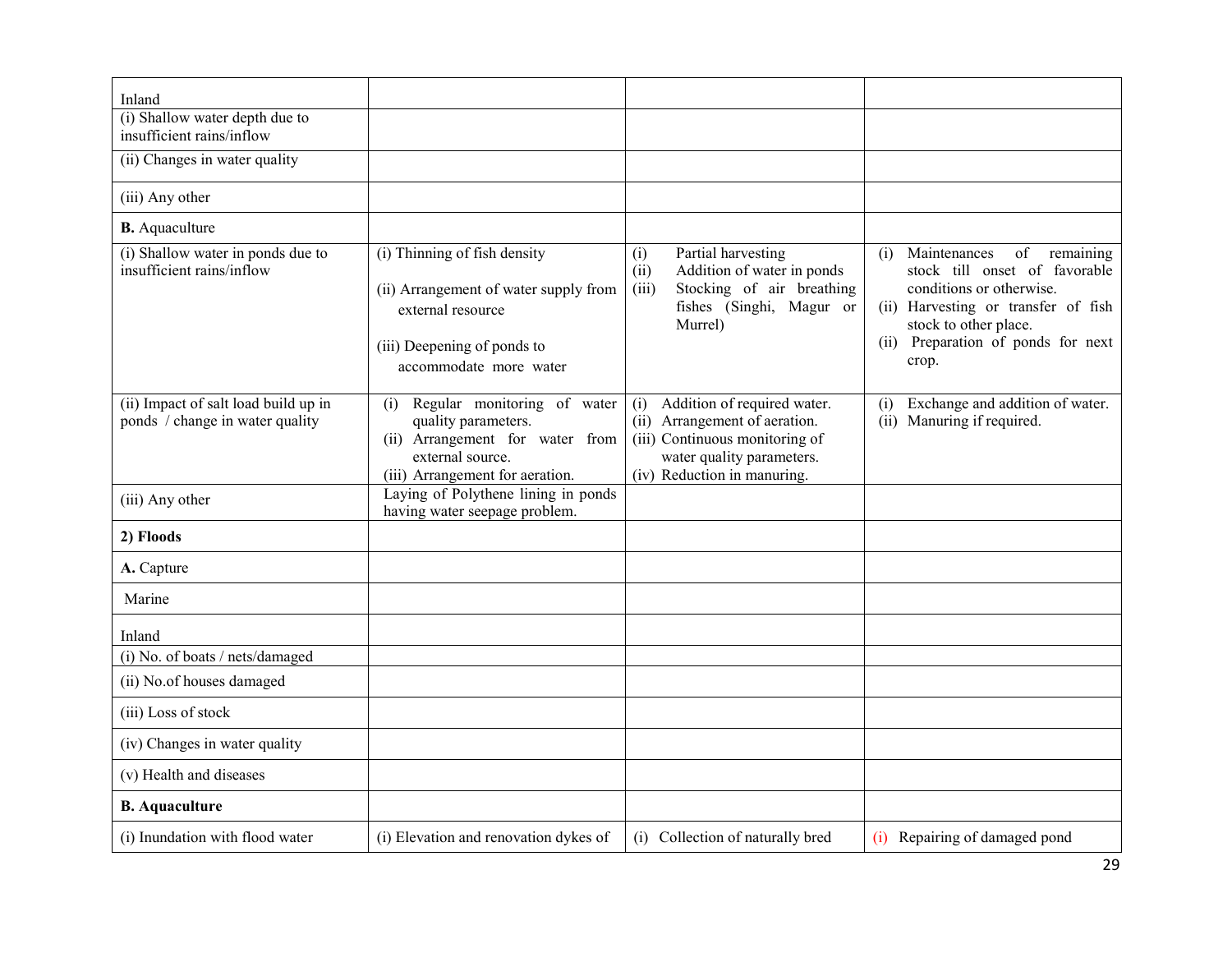|                                                                 | ponds.                                                                                                                  | fish seed from flood water.                                                                                                                                          | dykes.                                                                                                                                                           |
|-----------------------------------------------------------------|-------------------------------------------------------------------------------------------------------------------------|----------------------------------------------------------------------------------------------------------------------------------------------------------------------|------------------------------------------------------------------------------------------------------------------------------------------------------------------|
|                                                                 | (ii) Construction of ponds in upland<br>areas<br>(ii) Arrangement for shifting of<br>inputs, crafts and gears.          | (ii) Stocking of seed in nursery<br>ponds constructed in upland<br>area.<br>(iii) Further raising of dykes by<br>putting sand bags/fencing<br>dykes with nylon nets. | (ii) Removal of unwanted fishes from<br>ponds.<br>(iii) Sale large sized fishes.                                                                                 |
| (ii) Water contamination and changes<br>in water quality        | (i) Arrangement for monitoring of<br>water quality parameters.                                                          |                                                                                                                                                                      | (I) Use of lime/Pott. Permanganate.                                                                                                                              |
| (iii) Health and diseases                                       | (i) Arrangement of Pott.<br>Permanganate and lime.<br>(ii) (ii) Arrangement for CIFAX/ or<br>other medicines.           | Use of Pott. Permanganate and<br>lime.                                                                                                                               | (i) Sampling of water and diseased<br>fish for pathological analyses.<br>(ii) Use of Pott. Permanganate and<br>lime.<br>(iii) Treatment with<br>medicines/CIFAX. |
| (iv) Loss of stock and inputs (feed,<br>chemicals etc)          | (i) Shifting of inputs to safer place.<br>(ii) Raising height of pond dykes by<br>fencing with nylonnet/bamboo<br>mats. | (i) Arrangement of fish seed/inputs                                                                                                                                  | (i) Fertilization of ponds, stocking<br>with fish fingerlings and<br>restoring supplementary feeding.<br>(ii) Harvesting and sale of produce.                    |
| (v) Infrastructure damage (pumps,<br>aerators, hutsetc)         | Arrangement, repairing and shifting<br>of equipments, crafts and gears to<br>safer place.                               |                                                                                                                                                                      | Restoration of infrastucturalfacility to<br>its original.                                                                                                        |
| (vi) Any other                                                  |                                                                                                                         |                                                                                                                                                                      |                                                                                                                                                                  |
| 3. Cyclone / Tsunami                                            |                                                                                                                         |                                                                                                                                                                      |                                                                                                                                                                  |
| A.Capture                                                       |                                                                                                                         |                                                                                                                                                                      |                                                                                                                                                                  |
| Marine                                                          |                                                                                                                         |                                                                                                                                                                      |                                                                                                                                                                  |
| (i) Average compensation paid due to<br>loss of fishermen lives |                                                                                                                         |                                                                                                                                                                      |                                                                                                                                                                  |
| (ii) Avg. no. of boats / nets/damaged                           |                                                                                                                         |                                                                                                                                                                      |                                                                                                                                                                  |
| (iii) Avg. no. of houses damaged                                |                                                                                                                         |                                                                                                                                                                      |                                                                                                                                                                  |
| Inland                                                          |                                                                                                                         |                                                                                                                                                                      |                                                                                                                                                                  |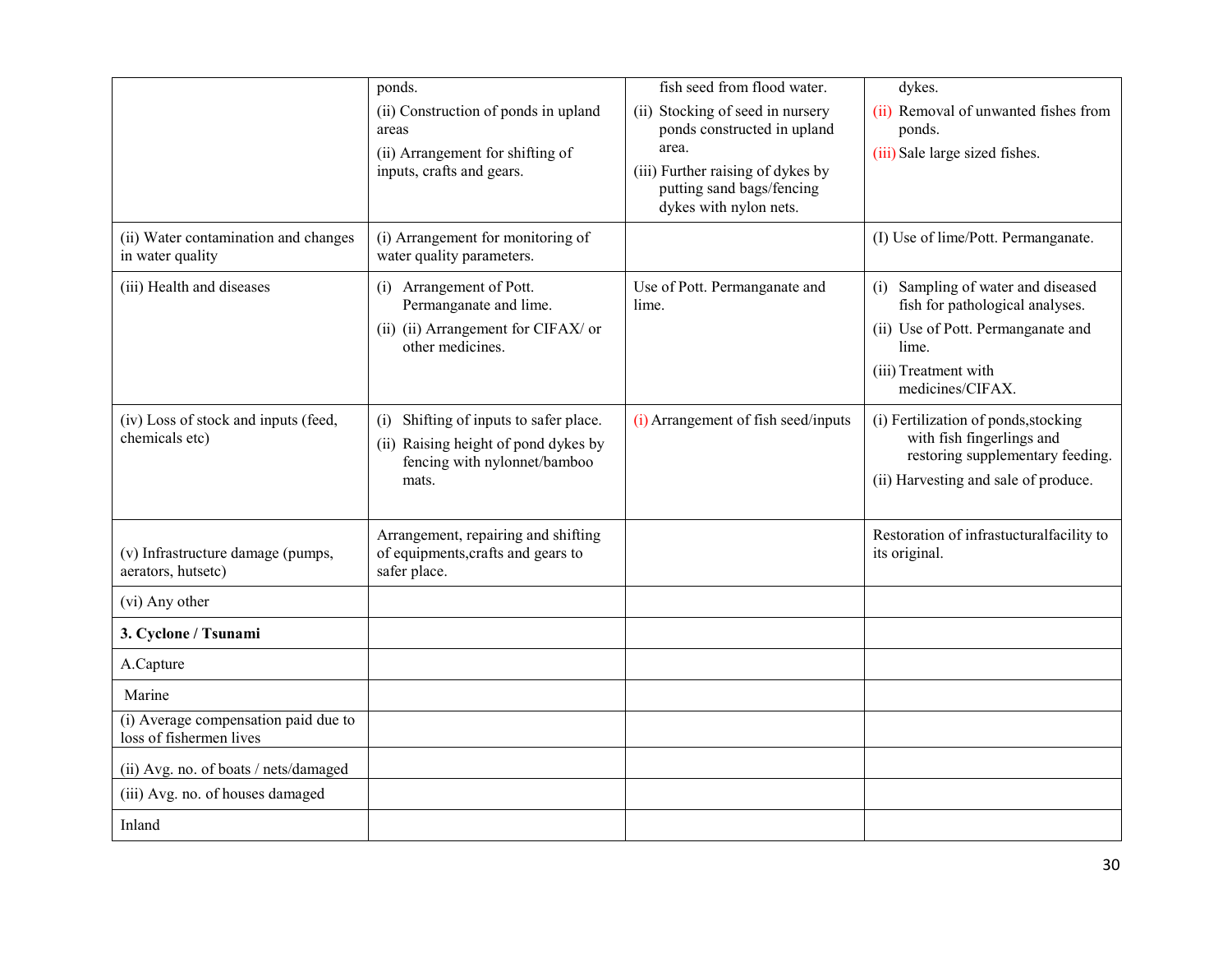| <b>B.</b> Aquaculture                                                 |                                       |                  |                 |  |
|-----------------------------------------------------------------------|---------------------------------------|------------------|-----------------|--|
| (i) Overflow / flooding of ponds                                      |                                       |                  |                 |  |
| (ii) Changes in water quality (fresh<br>water / brackish water ratio) |                                       |                  |                 |  |
| (iii) Health and diseases                                             |                                       |                  |                 |  |
| (iv) Loss of stock and inputs (feed,<br>chemicals etc)                |                                       |                  |                 |  |
| (v) Infrastructure damage (pumps,<br>aerators, shelters/hutsetc)      |                                       |                  |                 |  |
| (vi) Any other                                                        |                                       |                  |                 |  |
| 4. Heat wave and cold wave                                            |                                       |                  |                 |  |
| A. Capture                                                            |                                       |                  |                 |  |
| Marine                                                                |                                       |                  |                 |  |
| Inland                                                                |                                       |                  |                 |  |
| <b>B</b> . Aquaculture                                                |                                       |                  |                 |  |
| (i) Changes in pond environment<br>(water quality)                    |                                       |                  |                 |  |
| (ii) Health and Disease management                                    |                                       |                  |                 |  |
| (iii) Any other                                                       |                                       |                  |                 |  |
|                                                                       | <b>Suggested contingency measures</b> |                  |                 |  |
|                                                                       | Before the event <sup>a</sup>         | During the event | After the event |  |
| 1) Drought                                                            |                                       |                  |                 |  |
| A. Capture                                                            |                                       |                  |                 |  |
| Marine                                                                |                                       |                  |                 |  |
| Inland                                                                |                                       |                  |                 |  |
| (i) Shallow water depth due to<br>insufficient rains/inflow           |                                       |                  |                 |  |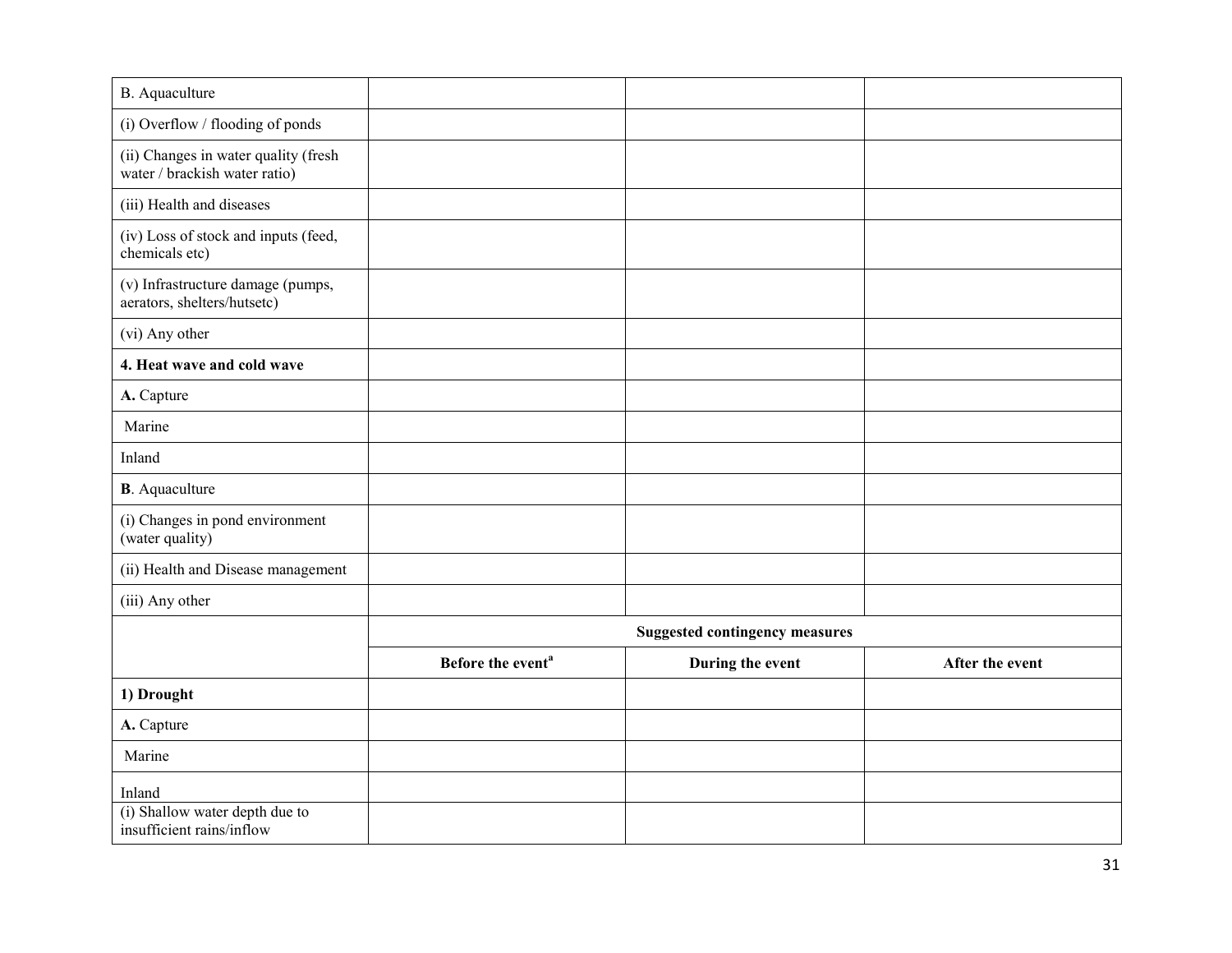| (ii) Changes in water quality                                           |  |  |
|-------------------------------------------------------------------------|--|--|
| (iii) Any other                                                         |  |  |
| <b>B.</b> Aquaculture                                                   |  |  |
| (i) Shallow water in ponds due to<br>insufficient rains/inflow          |  |  |
| (ii) Impact of salt load build up in<br>ponds / change in water quality |  |  |
| (iii) Any other                                                         |  |  |
| 2) Floods                                                               |  |  |
| A. Capture                                                              |  |  |
| Marine                                                                  |  |  |
| Inland                                                                  |  |  |
| (i) No. of boats / nets/damaged                                         |  |  |
| (ii) No.of houses damaged                                               |  |  |
| (iii) Loss of stock                                                     |  |  |
| (iv) Changes in water quality                                           |  |  |
| (v) Health and diseases                                                 |  |  |
| <b>B.</b> Aquaculture                                                   |  |  |
| (i) Inundation with flood water                                         |  |  |
| (ii) Water contamination and changes<br>in water quality                |  |  |
| (iii) Health and diseases                                               |  |  |
| (iv) Loss of stock and inputs (feed,<br>chemicals etc)                  |  |  |
| (v) Infrastructure damage (pumps,<br>aerators, hutsetc)                 |  |  |
| (vi) Any other                                                          |  |  |
| 3. Cyclone / Tsunami                                                    |  |  |